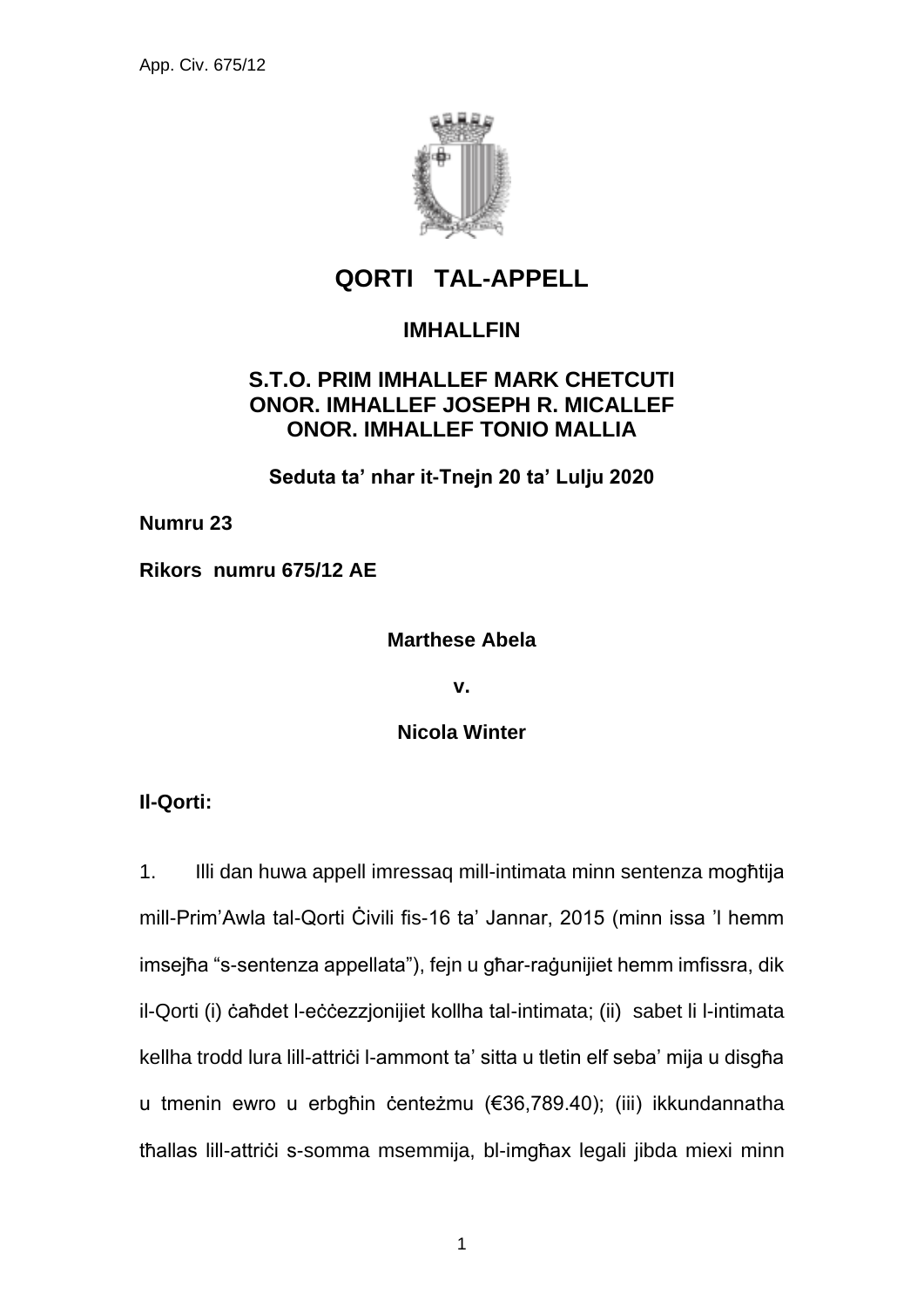dakinhar tas-sentenza; u (iv) ordnat li l-kap tal-ispejjeż jinqasam inkwantu għal 65% a karigu tal-intimata, u 35% a karigu tal-attrici billi s-somma pretiża mill-attrici ma kenitx dik li eventwalment illikwidat il-Qorti;

2. Bil-kawża mibdija minnha bil-proċedura sommarja speċjali, lattriċi appellata talbet lill-ewwel Qorti (i) tisma' u tiddeċiedi t-talba biddispensa tas-smigħ tal-kawża a tenur tal-Artikoli 167 sa 170 tal-Kodiċi ta' Organizzazzjoni u Proċedura Ċivili [Kapitolu 12 tal-Liġijiet ta' Malta]; (ii) issib li l-intimata hija debitriči tar-rikorrenti fl-ammont ta' tmienja u ħamsin elf, mitejn u ħamsa u sebgħin Euro (€58,275.00) jew somma verjuri rappreżentanti flus minnha meħuda bla ebda jedd mid-dħul tan-negozju ta' ħwejjeġ, żraben u aċċessorji mibjugħa mill-istabiliment bl-isem "*So Divine*" fil-kumpless kummerċjali *Baystreet* f'San Ġiljan immexxi millattriči; u (iii) tikkundanna lill-intimata tħallas lill-attriči l-imsemmija somma ta' tmienja u ħamsin elf, mitejn u ħamsa u sebgħin Euro (€58,275.00) jew somma verjuri. Talbet ukoll l-imgħax legali u l-ispejjeż;

3. Fl-ewwel smigħ quddiem l-ewwel Qorti, l-intimata appellanta ngħatat id-dritt li tiddefendi ruħha, u minn hemm 'il quddiem il-kawża mxiet bil-proċedura kontenzjuża normali;

4. Fit-Tweġiba Maħlufa tagħha, l-intimata appellanti wieġbet li (i) t-talbiet attriċi huma nfondati fil-fatt u fid-dritt billi l-intimata ma hijiex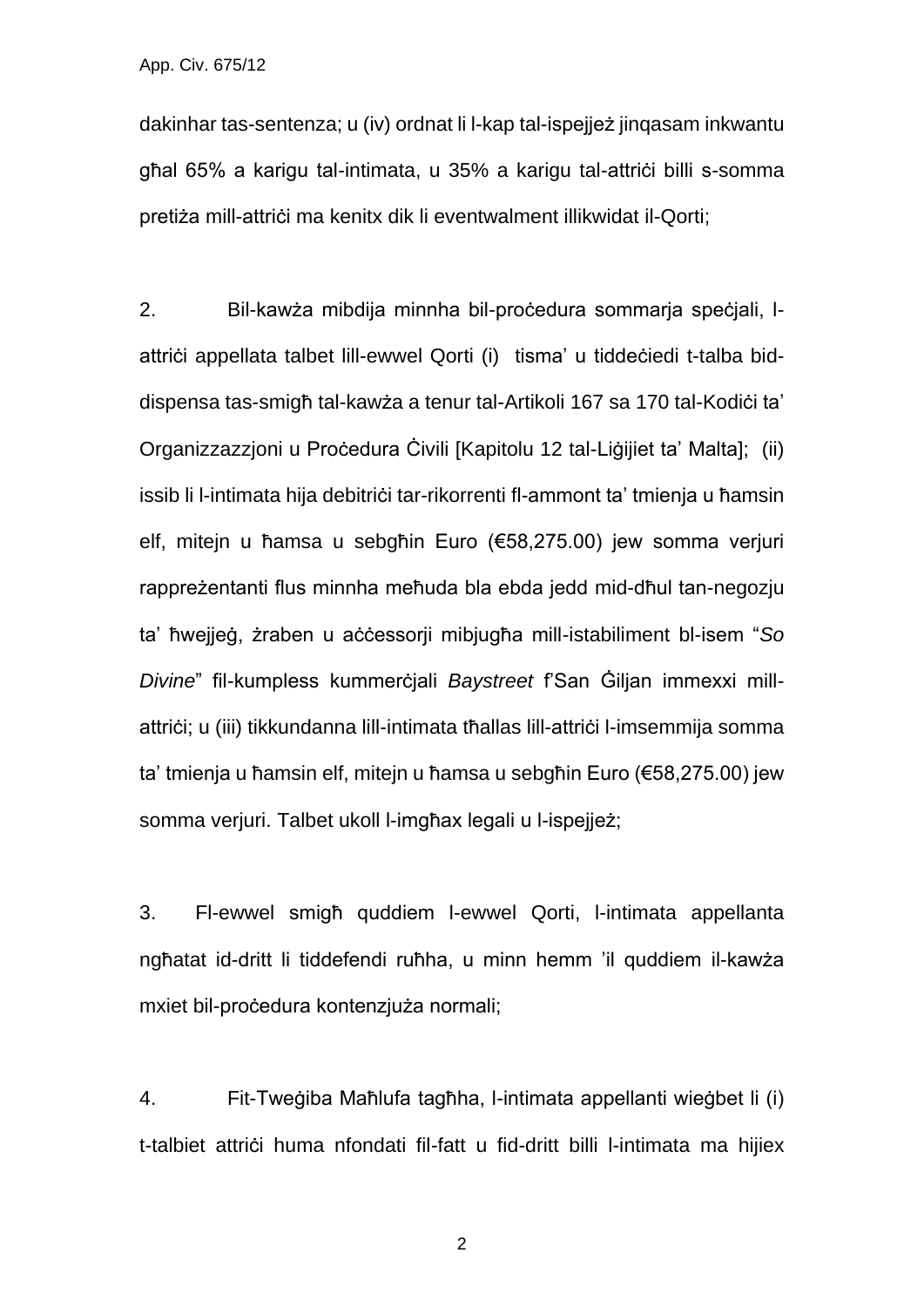debitriċi tal-attriċi għas-somma reklamata mill-istess attriċi; u (ii) kien jaqa' fuq l-attriċi li turi kif jixraq x'kien it-telf li tgħid li ġarrbet u kif ukoll lapproprjazzjoni indebita sofferta minnha li tgħid li l-eċċipjenti għandha twiegeb għaliha;

5. Illi biex waslet għall-imsemmija deċiżjoni, l-ewwel Qorti għamlet il-

konsiderazzjonijiet li ġejjin:

"*3. Wara li l-qorti semghet ix-xhieda u rat il-provi li tressqu, tosserva:-*

*"(i) Fil-hanut So Divine l-konvenuta kienet il-persuna responsabbli sabiex tiddepozita l-flus kontanti u cekkijiet fil-bank. Hi stess fl-affidavit qalet: "The deposits would then be kept in the cash drawer until a deposit would be made… Every few days I would open the drawer, take the envelopes out and take them to the bank to be deposited into Marthese account……" (fol. 679). Mill-provi rrizulta li bejn l-attrici u l-konvenuta kien hemm relazzjoni tajba hafna u l-attrici kienet tafdaha b'ghajnejha maghluqa.* 

*"Il-konvenuta kienet tokkupa kariga ta' fiducja. Kellha dmir li tizgura li ddhul tal-gurnata jigi depozitat fil-kont bankarju tal-attrici. Dawk kienu listruzzjonijiet li nghatat. Kull impjegat ghandu jservi lill-principal bi bona fide u jkun leali fil-qadi ta' dmirijietu. Apparti d-dmirijiet kuntrattwali taghha, il-konvenuta kienet fiducjarja (Artikolu 1124A tal-Kodici Civili). L-attrici kienet qeghda tafdaha bid-dhul tan-negozju li kellu jigi depozitat il-bank. F'dan il-konvenuta kellha l-kontroll tal-qliegh li kien tal-attrici u certament kellha d-dmir li thares l-interessi tal-attrici.*

*"Fl-affidavit l-attrici qalet li fil-bidu tas-sena 2011 kien sar arrangament sabiex "… manager from Franks would take the deposits to the bank because they wanted to deposit them more regularly rahter than once every three or four days". Mill-provi rrizulta kif per ezempju fix-xahar ta' April u Mejju 2011 l-attrici hadet il-flus biex tiddepozitahom. Mela ghalkemm fl-affidavit tat x'tifhem li b'sehh mill-bidu tas-sena 2011 ma baqghetx tiddepozita flus, il-provi juru mod iehor. Inoltre, jekk hi ma baqghetx responsabbli ghad-depozitu tal-flus, ir-raguni tghidlek li ma kenitx ser tiffirma d-dikjarazzjoni datata l-1 ta' Gunju 2012. Dan iktar u iktar meta mill-provi rrizulta li sa dak l-istadju kienet saret indagni biss fuq l-ahhar ftit xhur. Jissemma wkoll kif fis-seduta tas-17 ta' Marzu 2014 il-konvenuta qalet: "Jiena nikkonferma illi meta jien kont ninzerta xoghol, id-depoziti kont responsabbli ghalihom jiena". Il-konvenuta ma semmietx li gie zmien meta waqfet milli taghmel depoziti.*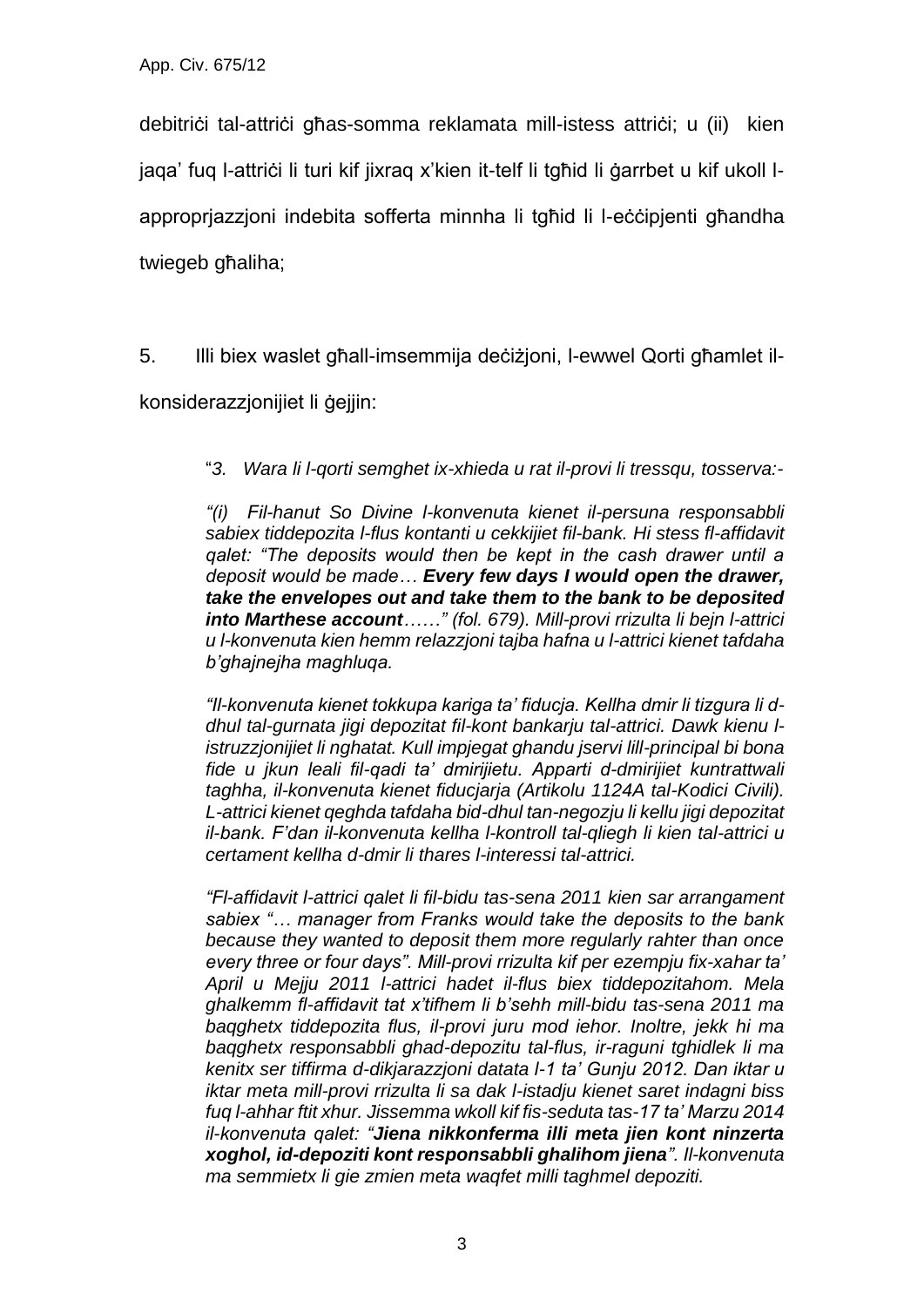*"(ii) Jidher li meta l-konvenuta ffirmat id-dikjarazzjoni tal-1 ta' Gunju 2012 ma ammettietx li serqet flus. Dan minkejja li Noel Abela xehed li: "…. Ammettiet li kienet izzomm ghaliha l-flus tad-depoziti u ghazlet li tiffirma dikjarazzjoni ta' responsabbilta" (fol. 33). Ingrid Attard, impjegata ta' Frank Stores Limited u kienet prezenti ghal laqgha tal-1 ta' Gunju 2012<sup>1</sup> , qalet:-*

*"Fl-ebda stadju tal-laqgha Mrs Winter ma ammettiet li hadet il-flus ghaliha personali. Hi qalet li ladarba kienet responsabbli ser taghmel tajjeb hi ghan-nuqqas, imma ma tathomx sodisfazzjon ta' x'wassal biex ikun hemm dan in-nuqqas ta' flus" (fol. 676).*

*"Madankollu bid-dikjarazzjoni kienet qeghda tikkonferma li kienet ser taghmel tajjeb ghall-flus li suppost gew depozitati fil-kont tal-attrici u li fir-realta' ma gewx. Hu evidenti li l-konvenuta ffirmat id-dikjarazzjoni liberament. Sahansitra waqt il-laqgha kienu qalulha li jekk trid setghet tiehu parir qabel tiffirma d-dikjarazzjoni, izda xorta ghazlet li tiffirma<sup>2</sup> . Fl-affidavit l-attrici qalet:-*

*"She then showed me a declaration paper saying that if I felt that I was responsible for these deposits I would sign this and pay what was missing which was for the amount of about 2700" (fol. 682).*

*"Madankollu in kontro-ezami qalet: "Nahseb li huwa minnu dak li qed jissuggerixxi d-difensur tal-attrici li dik ic-cifra kienet qed tirreferi ghal somma flus li nstabet nieqsa ghall-ahhar perjodu" (fol. 737). Ingrid Attard kkonfermat li waqt il-laqgha kienet issemmiet cifra li tkopri lewwel hames xhur tas-sena 2012. Qalet ukoll li dakinhar l-attrici u Noel Abela kienu qalulha li "…. Ser jinvestigaw iktar lura fis-snin, ghax din kienet biss parti mill-istorja" (fol. 675). Mela meta ffirmat, il-konvenuta kienet taf li s-somma ta' €2,700 ma kenitx finali u li l-indagni kienet ser tmur lura s-snin. Madankollu xorta ghazlet li tiffirma, ghalkemm il-qorti hi konvinta li qatt ma hasbet li s-somma pretiza kienet ser tkun daqstant gholja. Fiha nnifisha d-dikjarazzjoni li ffirmat fl-1 ta' Gunju 2012 hi obbligazzjoni li l-konvenuta assumiet u li issa trid twettaq.* 

*"(iii) Mis-16 ta' Lulju sat-23 ta' Ottubru 2011 il-konvenuta kienet bilmaternity leave. Jirrizulta li f'dak il-perjodu d-depoziti kienu qeghdin isiru (ara Dok. NA04 u rendikont tal-kont bankarju fejn kienu jigu depozitati l-flus). Perjodu li matulu l-konvenuta ma kenitx qeghda tmur xoghol u ghalhekk id-depozitu sar minn haddiehor. Indizju li fih innifsu juri li xi haga hazina kienet qeghda tigri fil-perjodi l-ohra.* 

<sup>1</sup> Xhud li giet prodotta mill-attrici.

<sup>2</sup> F'dan il-kuntest ara deposizzjoni ta' Ingrid Attard (fol. 676). Il-konvenuta stess xehdet: *"Nikkonferma li waqt il-laqgha Ingrid kienet ipproponietli li ma niffirmahx id-dokument, l-ewwel niehdu mieghi d-dar, nurih ukoll jekk hemm bzonn lil zewghi jew avukat imbaghad natihom risposta. Hekk qalet veru. Min-naha ta' Marthese kienet lesta li tilqa' l-proposta ta' Ingrid. Qalet ok, no problem, if you need time"* (fol. 737).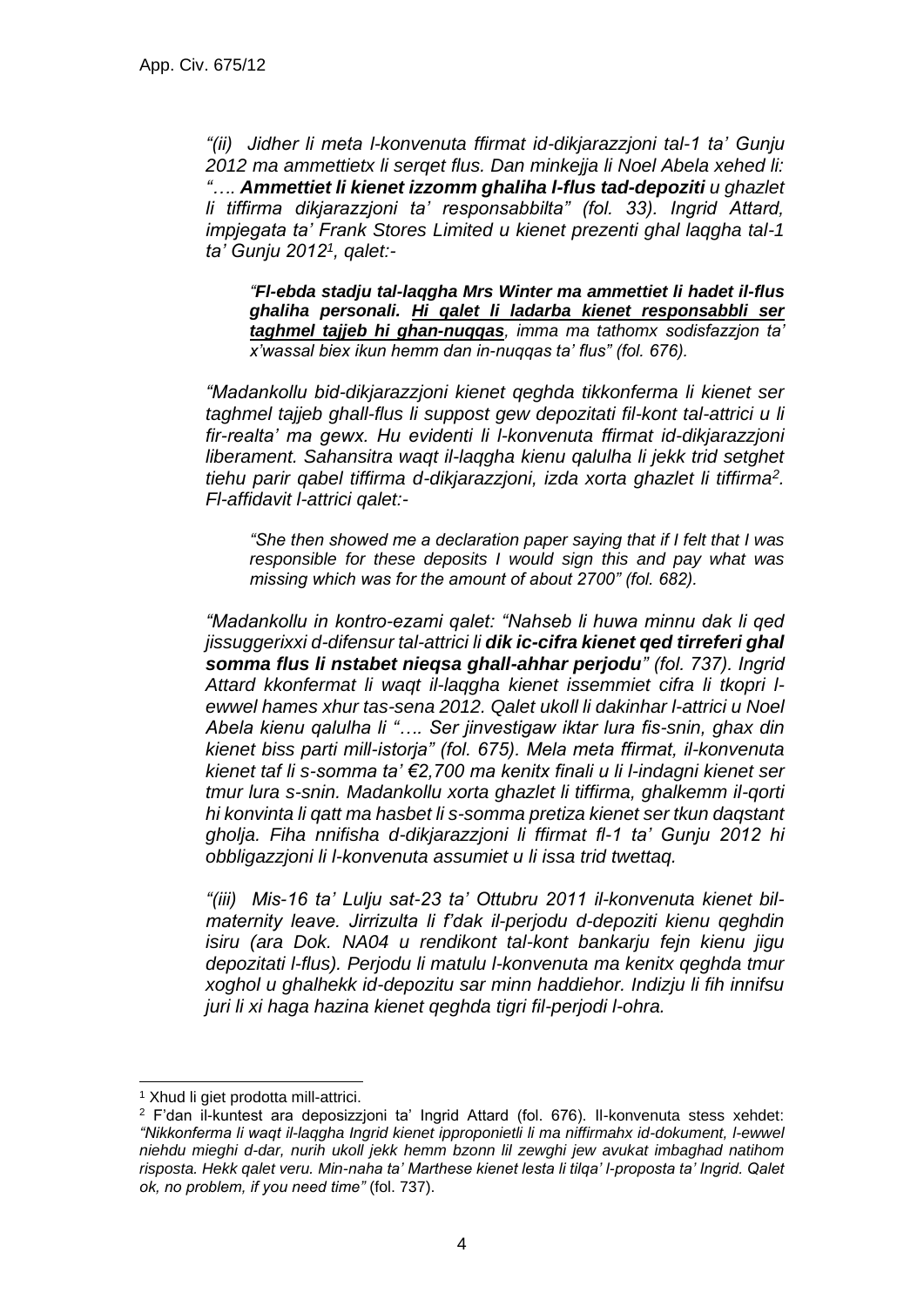*"(iv) Il-konvenuta kkonfermat granet matul April 2011 li dwarhom iddhul iddepozitatu l-bank (fol. 739). Pero' mir-rendikonti tal-kont 40018330777, jirrizulta li fir-rigward tal-granet fejn l-attrici kkonfermat li hadet il-flus biex tiddepozitahom il-bank, hemm dhul li ma giex depozitat. Hekk per ezempju d-dhul tal-5, 11, 13, 18, 20, 21 u 24 ta' April 2011. Il-konvenuta ma tat l-ebda spjegazzjoni ta' x'gara.*

#### *"Fl-affidavit l-attrici qalet:-*

*"On the document affidavit of Marthese Abela at the back there are the copies of the deposit tracking sheets and on the 6th April 2011 you will find the signature of a deposit being signed for and taken by someone else, this signature is not by any of the So Divine staff, his deposit was marked missing. Also dated from the 7th – 10th April 2011 someone had written my name that I had taken the deposits but in fact this is not my handwriting so someone else had signed for them" (fol. 680).*

#### *"F'dan ir-rigward il-qorti hi tal-fehma li:-*

*"(a) ghalkemm fir-rigward tas-6 ta' April 2011 hdejn ic-cifra €160 tidher il-firma ta' haddiehor ingassata, dan 'il fatt m'huwiex bizzejjed biex iwassal lill-qorti tikkonkludi li t-tezi tal-konvenuta hi l-verita. Dan apparti li hemm il-firma tal-konvenuta proprju fuq dik ingassata u sinjal "]" li filfehma tal-qorti jdghajjef it-tezi tal-konvenuta.*

*"(b) l-kalligrafija bl-isem niki ghall-granet 7-10 ta' April m'hijiex differenti minn dawk li l-konvenuta gharrfet waqt is-seduta tal-15 ta' Lulju 2013, u li qeghdin fl-istess dokument (Deposit Tracking Sheet ghax-xahar ta' April 2011, fol. 668 u 741).* 

*"Sahansitra fit-deposit tracking sheet ghax-xahar ta' Mejju 2011 (fol. 667) taht il-kolonna 'cheques' hemm l-isem niki. Jidher li dik hi l-firma tal-konvenuta u hdejha hemm data, li l-qorti qeghda tifhem tirreferi ghad-data meta ngabru l-envelopes bil-flus fihom. Mill-provi rrizulta li ddhul tal-4, 5, 9, 20, 23 u 24 ta' Mejju 2011 ma giex depozitat fil-bank. Dwar dan ukoll il-konvenuta ma tat l-ebda spjegazzjoni.* 

*"(v) L-accounts tan-negozju So Divine kien jaghmilhom certu Darren Aquilina, li sa Dicembru 2010 kien impjegat ma' kumpannija tal-familja tal-attrici. Spjega li qiesu kull erba' xhur kien ihejji management accounts; "Min-naha tieghi jiena ma kontx naghmel checking ta' jekk issales ikunux gew deposited, fis-sens li ma kontx naghmel l-ebda paragun bejn is-sales li jigu registrati direttament fis-sistema taghna. Sakemm domt naghmel dax-xoghol ghas-sinjura Marthese Abela qatt ma kont ghamilt xi ezercizzju li naghmel paragun bejn is-sales u ddeposits. Dan ma kienx parti minn xogholi" (fol. 886). Kompla jghid: "Ghal dak li ghandu x'jaqsam mal-bank deposits, nista' nikkonferma li dawn konna nircevuhom l-ufficcju. Jien ma kont naghmel xejn dwarhom hlief li naghmilhom filing". 'Il fatt li kien biss snin wara li nqala' dan il-kaz ma jfissirx li kollox kien ghaddej sew. Hu minnu li x-xhud kompla jghid li kieku kien hemm diskrepanzi kbar bejn id-dhul u dak li qieghed jigi depozitat, kien jinduna. Madankollu qal ukoll: "…. qatt ma ghamilt ezercizzju ta' reconciliation bejn il-bank statements fejn ghandek*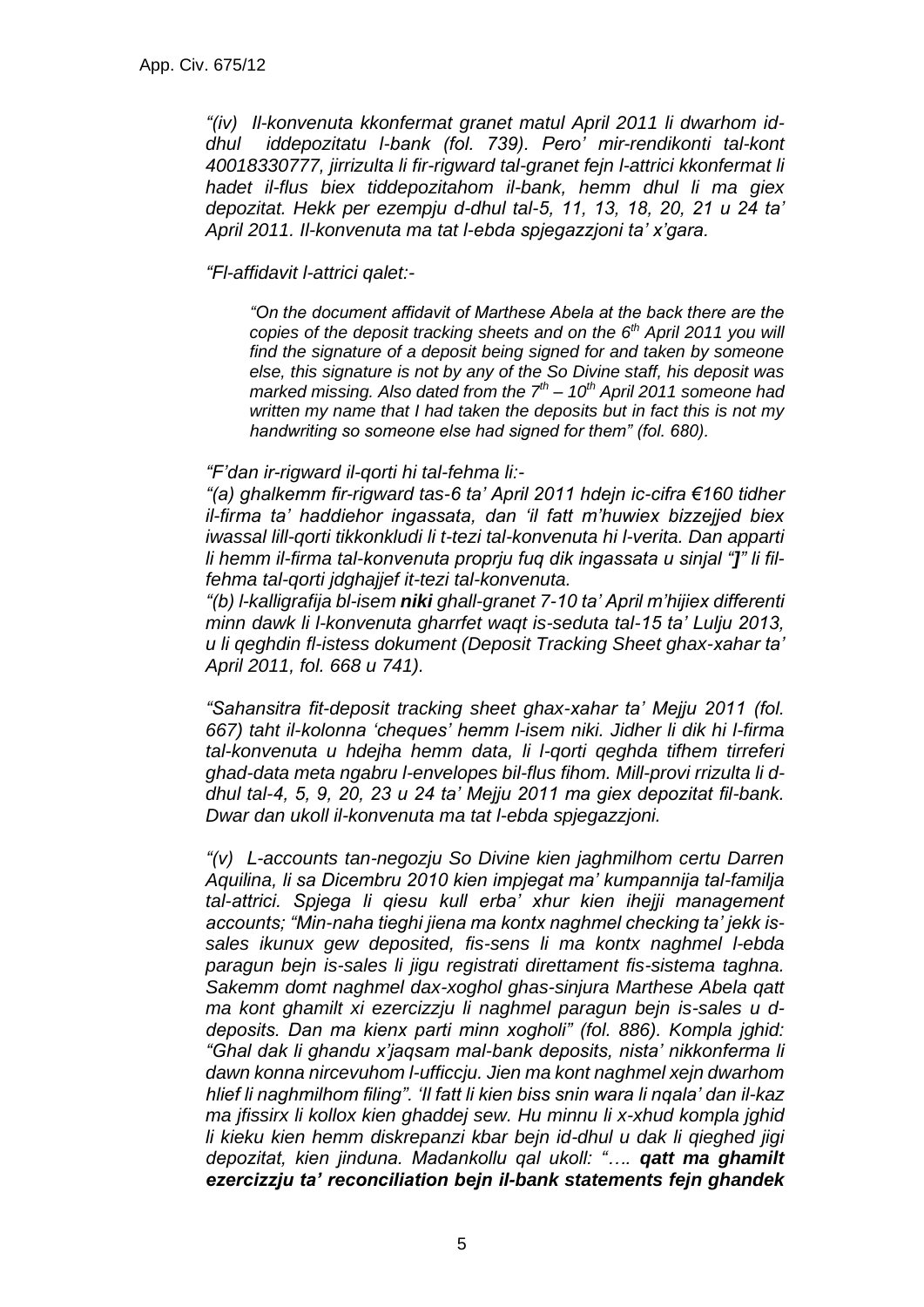*id-deposits u deposit slips. Nikkonferma li meta tqabbel iz-Z readings mal-bank statements, suppost ghandhom jaqblu c-cifri bejniethom. Dan diment ovvjament li l-cash inkun qieghed jigi ddepozitat" (fol. 887). Hu evidenti li x-xhud ma ghamel l-ebda ezercizzju ta' verifika biex jara jekk il-flus kontanti gewx depozitati fil-kont tan-negozju. Irrizulta li dan ma kienx jaqa' fid-dmirijiet tieghu u qatt ma ghamel ezercizzju simili. M'hemmx dubju li sabiex tkun tista' tasal ghal xi konkluzjoni trid taghmel ezami dettaljat tar-rendikonti, kif jidher li sar minn Noel Abela. Ficcirkostanzi l-qorti ma tistax taqbel mat-tezi tal-konvenuta li middeposizzjoni ta' Aquilina jirrizulta li ma kienx hemm id-diskrepanzi li ssemmew minn Noel Abel.* 

*"(vi) Il-konvenuta ma tat l-ebda spjegazzjoni ta x'seta' wassal biex dhul min-negozju ma giex depozitat il-bank. Hi kienet il-persuna responsabbli sabiex taghmel id-depoziti. Kellha d-dmir li tizgura li lqliegh jigi depozitat il-bank. Hu minnu li kien hemm okkazzjonijiet meta d-depoziti saru minn terzi. Pero' din ma kenitx ir-regola. Il-konvenuta kellha d-dmir li tghid x'sar mill-flus li suppost gew depozitati fil-kont talattrici. Hu facli tghid li m'ghandekx spjegazzjoni ta' x'sar mill-flus u tikkritika l-provi li tressaq il-parti l-ohra. Pero' dan m'huwiex bizzejjed biex jezonera lill-konvenuta mir-responsabbilta.*

*"(vii) Fl-affidavit il-konvenuta semmiet li jekk kien hemm okkazzjonijiet meta l-ufficjal tal-bank isib fl-envelope inqas flus minn dak dikjarat fiddeposit slip, kienu jikkomunika maghhom. Pero' dan m'huwiex rilevanti ghal kaz in ezami, peress li l-kaz jitratta dwar qliegh kollu ta' granet partikolari li qatt ma gie depozitat fil-bank.*

*"(viii) Gew prezentati wkoll rendikonti ta' kontijiet bankarji ohra f'isem lattrici (fol. 742-820). Id-difensur tal-konvenuta jsostni li l-ezercizzju ta' Noel Abela ma kienx jinkludi ezami tad-depoziti li saru f'dawk il-kontijiet. Fil-fehma tal-qorti m'hemmx prova li l-konvenuta kienet qeghda tiddepozita f'xi kont iehor. F'dan ir-rigward l-oneru tal-prova kien fuqha gialadarba hi kienet qeghda tiddepozita l-flus. Dan apparti li fid-deposit slips mehmuza mal-affidavit ta' Noel Abela u li jirreferu ghall-flus li filfatt qatt ma gew depozitati l-bank, hemm imnizzel il-kont numru 40018330777. Inoltre, dak hu l-uniku kont bl-isem ta' So Divine. Ilkonvenuta bhala l-persuna li kienet tmur il-bank tiddepozita flus kellha d-dettalji tal-kont li fih tiddepozita l-flus tal-attrici. Fl-affidavit qalet: "On making a deposit I would put in my cash link card, click deposits enter the account number that was on the deposit envelope, enter the amount that was shown on the envelope and insert the envelope……" (fol. 680). Ghalhekk in-numru tal-kont kien jittiehed minn fuq id-deposit slip. Dokumenti li fihom hemm dikjarat il-kont 40018330777 u mhux wiehed mill-kontijiet l-ohra li dwarhom gew prezentati r-rendikonti. Flaffidavit qalet ukoll li l-flus kienet tiddepozitahom "..into Marthese account". Il-konvenuta qatt ma qalet li l-flus kienu jigu depozitati f'kontijiet differenti. Ghalkemm id-difensur tal-konvenuta pprova johloq dubju, fil-fehma tal-qorti dan id-dubju ma jezistix.*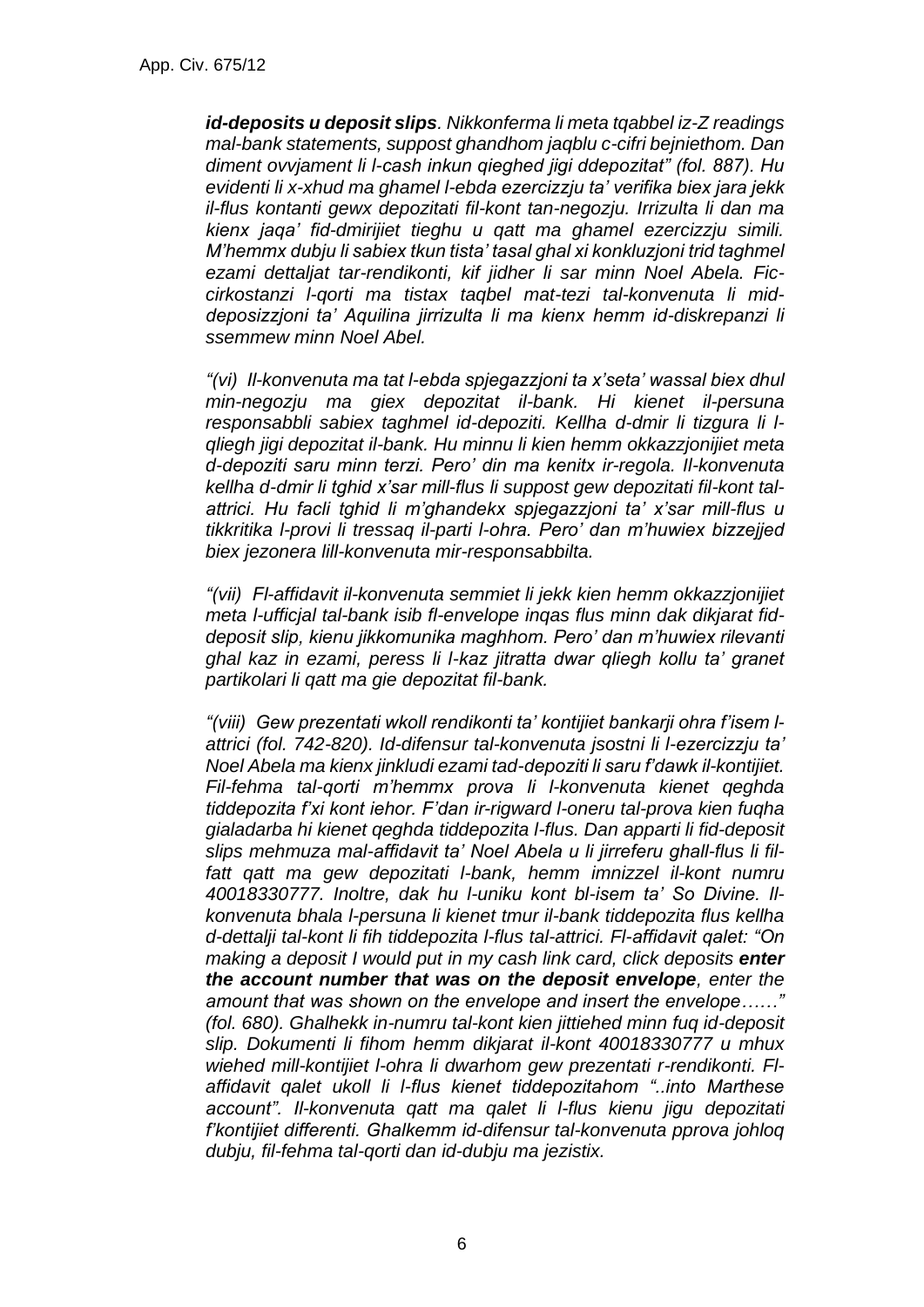*"(ix) Waqt it-trattazzjoni d-difensur tal-konvenuta qal li fid-Deposit Tracking Sheets kien hemm il-firma u l-isem tal-persuna li tkun ghamlet id-depozitu fil-bank, u li f'hafna istanzi l-isem m'huwiex tal-konvenuta. Kliem li l-konvenuta qatt ma qalitu. Jekk kien qieghed jirreferi ghar-raba' u hames kolonna ta' dawk id-dokumenti (per ezempju fol. 666-668), ilqorti ma taqbilx. Irrizulta li l-inizjali u l-isem tal-persuna huma talpersuna li tkun ghalqet il-gurnata, cjoe' li kienet fil-hanut fl-ahhar talgurnata u mhux tal-persuna li kienet qeghda taghmel id-depozitu. F'dan ir-rigward ukoll il-konvenuta xehedet: "Veronique kienet bhala full timer, kienet sales assistant. Taht il-kolonna signature hemm l-inizjali. Dak isir meta tkun ghalaqt il-gurnata, fl-ahhar tal-gurnata meta naghlqu lhanut" (fol. 739).* 

*"Il-konkluzjoni tal-qorti hi li l-konvenuta zammet flus li suppost iddepozitat fil-kont tal-bank tal-attrici.* 

*"Il-qorti ser tghaddi biex tikkunsidra s-somma li qeghda tippretendi lattrici. Noel Abela kkonkluda li s-somma dovuta hi ta' €58,275. Hu spjega kif wasal ghal din is-somma:*

*"9. Mill-ezercizzju li ghamilt jien irrizulta li d-diversi ammonti ta' flus li jirrizultaw mill-faxxikolu NA02 u li jirraprezentaw il-qliegh tad-diversi granet indikati fid-dokument NA01 mill-istabbiliment So Divine ma gewx depozitati fil-kont bankarju numru 40018330777 li jservi ghal dan liskop;*

*10. Dan jien stajt nikkonstatah billi qabbilt id-dokumenti ezibiti bhala faxxikolu NA02 mat-Transaction History Report tal-Bank of Valletta hawn anness u mmarkata NA03 u nirrikoncilja d-depoziti li saru maddaily takings;*

*11. Illi jirrizulta li d-daily takings riportati fil-Customer Paying-In Record Form tal-Bank of Valletta diga ezibiti fil-faxxikolu NA02 ma jaqblux ma' l-ammonti depozitati fil-bank mill-persuna responsabbli ghad-depoziti*

*12. Nispjega illi huma l-ammonti migbura f'cash fl-ahhar talgurnata li ma kienux qieghdin jigu depozitati. Dawk migbura f'cekkijiet u/jew cards gew rikonciljati" (fol. 36).*

*"Il-konvenuta naqset milli taghmel verifiki dwar l-ezercizzju li ghamel Noel Abela. Min-naha l-ohra 'l fatt li l-konvenuta ffirmat id-dikjarazzjoni esebita a fol. 7 ma jfissirx li dik hi s-somma li ghandha tithallas. F'dan ir-rigward il-qorti tosserva:-*

*"(i) Irrizulta kif ghal dak li jikkoncerna depoziti li saru fil-kont fuq imsemmi, Noel Abela bbaza fuq it-taghrif li hemm fil-bank statements ghall-perjodu in kwistjoni. Ma jirrizultax li Noel Abela talab minghand ilbank id-dokumentazzjoni li tirrelata ghad-depoziti kollha li saru fil-kont matul Settembru 2009 sa Marzu 2012.*

*"(ii) Hemm depoziti li jissemmew f'dokument NA04, li pprezenta Noel Abela stess, li ma tnaqqsux mis-somma reklamata. F'dan ir-rigward Noel Abela ma tax spjegazzjoni ghalfejn dawn ma tnaqqsux. Ghalkemm*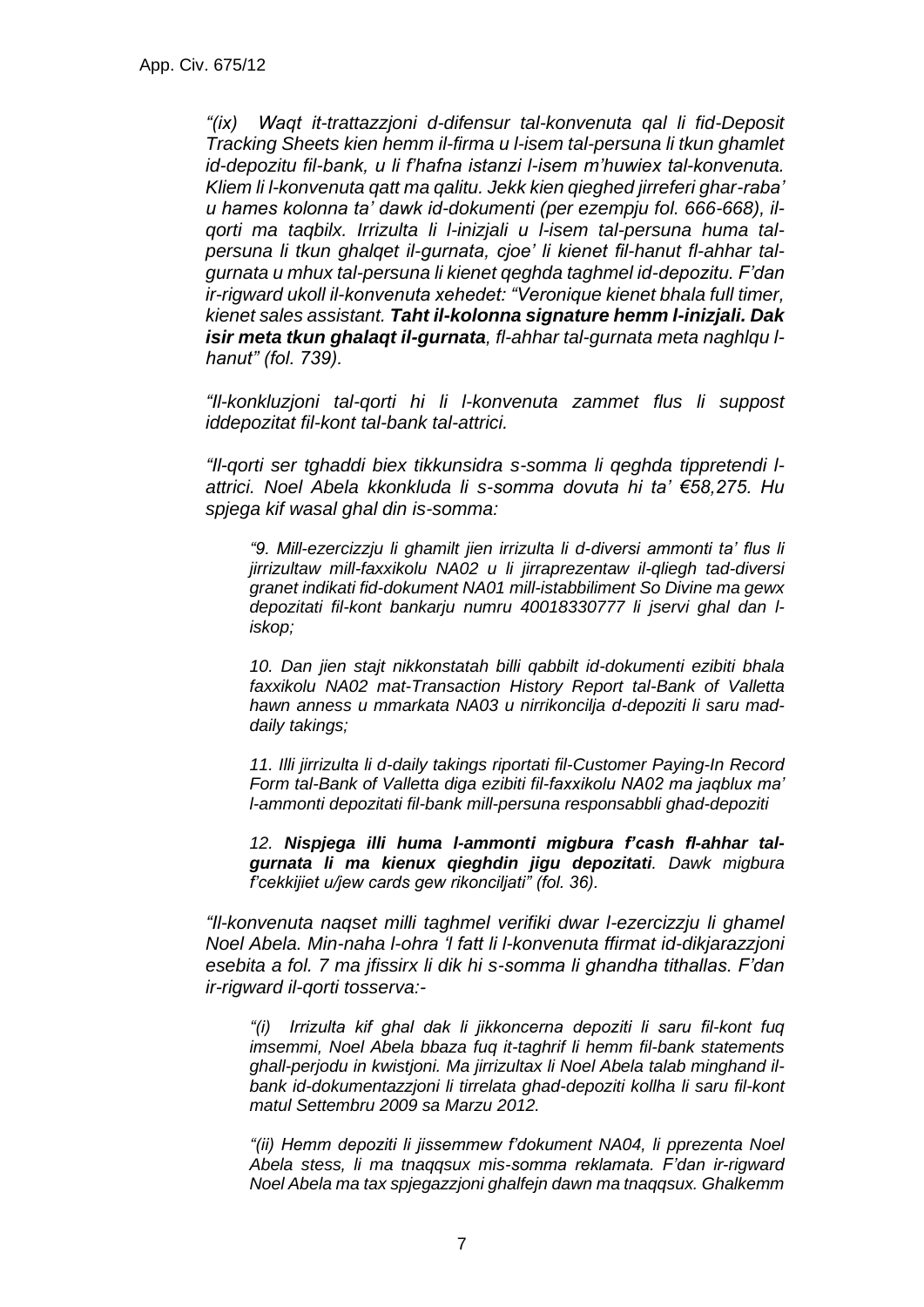*jidher li dawn l-ammonti ma jaqblux mad-dhul registrat fiz-Z readings u dikjarat fid-deposit slips matul il-perjodu li ghalih jirreferi d-depozitu partikolari, jibqa' 'l fatt li:-*

*"(a) L-attrici ma tat l-ebda spjegazzjoni ghal x'hiex kienu jirreferu; "(b) L-attrici stess qalet li d-depoziti min-negozju So Divine kienu jsiru fl-isemmi kont;*

*"(iii) Irrizulta wkoll li kien hemm drabi meta d-depoziti saru minn terzi. F'dan il-kuntest issir riferenza ghad-deposizzjoni tal-attrici fejn qalet li d-depozitu kien isir minn haddiehor jekk per ezempju l-konvenuta tinzerta marida (seduta tas-7 ta' Dicembru 2012, fol. 652)<sup>3</sup> .*

*"(iv) Jirrizulta li fix-xhur ta' Settembru u Ottubru 2009 id-depoziti fil-kont kienu jeccedu d-dhul registrat f'dak ix-xahar. Ma nghatat l-ebda spjegazzjoni ghalfejn dan ma ttiehedx in konsiderazzjoni u ghax-xhur ta' Settembru u Ottubru 2009 l-attrici tippretendi s-somma ta' €2,250 (ara Dok. NA01 a fol. 39 u pparagunah ma' Dok. NA04 a fol. 619 u rendikonti tal-bank).* 

*"(v) Il-qorti rat ir-rendikonti kollha tal-kont numru 40018330777 ghallperjodu Settembru 2009 sa Marzu 2012, u jirrizulta li hemm depoziti li ma tnizzlux fid-dokument NA04. L-attrici ma tat l-ebda spjegazzjoni ghalfejn. Fil-fehma tal-qorti d-dubju ghandu jimmilita favur il-konvenuta.*

*"(vi) Bejn id-29 ta' Lulju 2010 u 11 ta' Awissu 2010 il-konvenuta kienet fuq marriage leave. Hu fatt li mit-taghrif li ta Noel Abela jirrizulta li d-dhul tat-30 u 31 ta' Lulju u 3, 4, u 9 ta' Awissu ma giex depozitat il-bank. Iddifensur tal-konvenuta jsostni li dan fih innifsu juri id-dghjufija tal-kaz talattrici. Madankollu mill-provi rrizulta li fil-31 ta' Lulju u 2 u 5 ta' Awissu ilkonvenuta rraportat ghax-xoghol. Hu evidenti li l-attrici ma tistax tinzamm responsabbli ghas-somma ta' €480 relatata mad-dhul fid-9 ta' Awissu 2010 peress li dakinhar kienet bil-leave u mid-dokumenti jirrizulta li fl-10 ta' Awissu 2010 kien gew depozitati diversi ammonti ta' flus fil-kont bankarju fuq imsemmi (ara fol. 839). Madankollu ma jirrizultax li l-persuna li ddepozitat il-flus, li zgur ma setatx kienet ilkonvenuta, inkludiet is-somma ta' €480.* 

*"Id-difensur tal-konvenuta ghamel riferenza ghal fatt li fil-kalkoli li saru minn Noel Abela ma kkunsidrax spejjez li kienu qeghdin isiru finnegozju So Divine. Fil-fehma tal-qorti dan ma kienx mehtieg. Li hu rilevanti huma s-somom li kellhom jigu depozitati fil-bank. Cifri li jirrizultaw mill-Customer's Paying-In Record Form tal-bank u Deposit Tracking Sheet. Jirrizulta li x-xhud ra wkoll iz-Z readings u d-Daily Cash Reconciliation Report ghal kull wahda mill-granet li fihom irrizulta li ma sarx id-depozitu. Id-dokumenti juru l-flus kontanti li kellhom jigu depozitati.*

<sup>3</sup> *"Jekk tinzerta l-konvenuta ma tigix ghax-xoghol id-deposit kien jiehu hsieb jaghmlu manager tal-hanut Franks"* (fol. 652). Fis-seduta tat-3 ta' Mejju 2013 l-attrici qalet: *"[…] kien hemm dawk l-okkazzjonijiet, li ma kienux ta' spiss, fejn Manager ta' Franks jaghmel id-depozitu hu peress li Nicola ma tkunx giet ghax-xoghol. Kien hemm drabi wkoll fejn id-deposits kienu saru minn Noel u Vanessa li tahdem fil-Human Resources. Jista' jkun li kien hemm xi depoziti li kienu saru minn Darren Aquilina"* (fol. 692).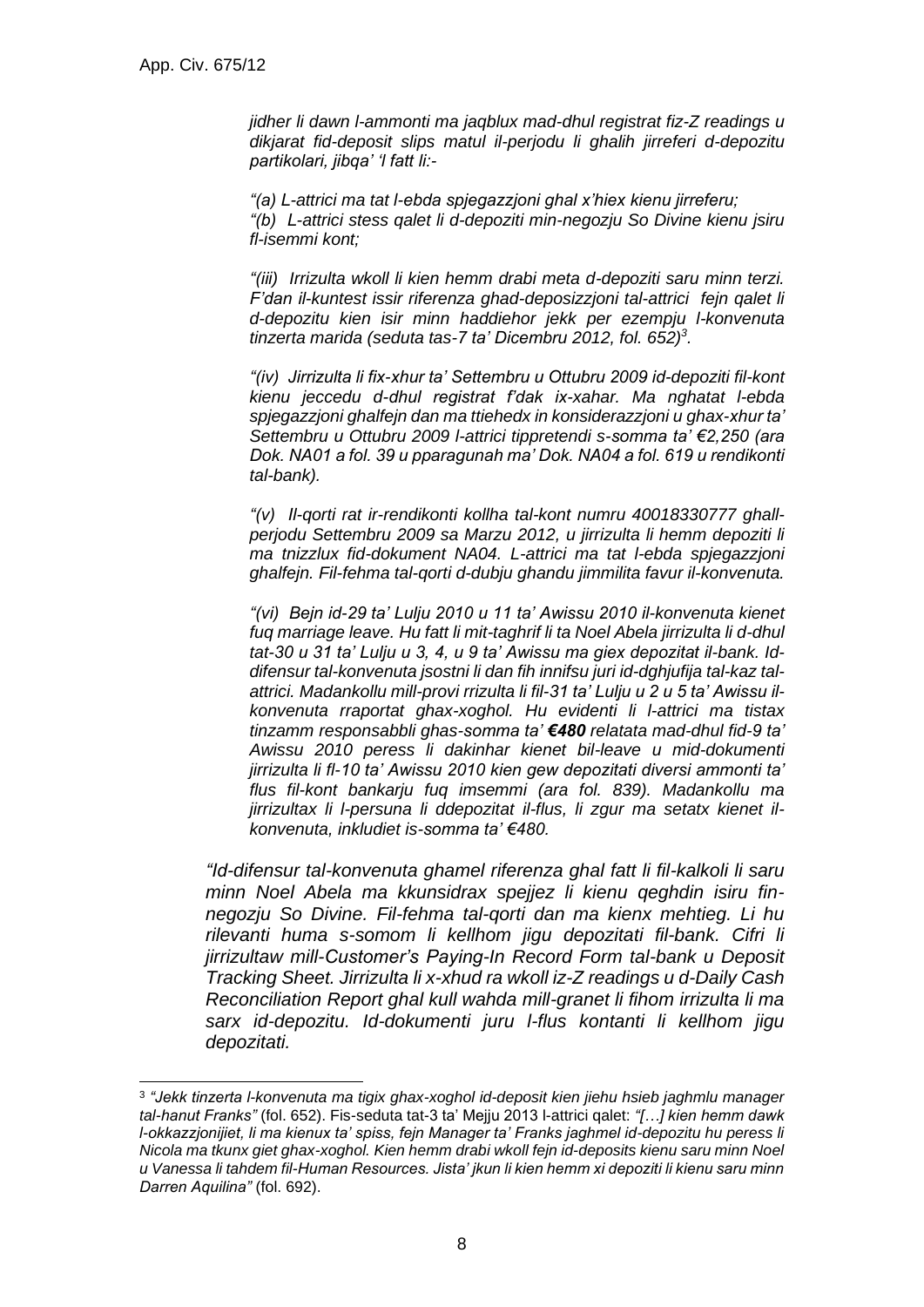*"Mehud in konsiderazzjoni ta' dak li nghad hawn fuq il-qorti ghamlet ilkalkoli taghha (ara Skeda I mehmuza mas-sentenza)<sup>4</sup> u tikkonkludi li ssomma li ma gietx depozitata kienet erbghin elf tmien mija u seba' u sebghin ewro u hdax-il centezmu (€40,877.11). Minn din ic-cifra lqorti ser tnaqqas arbitrio boni viri 10%<sup>5</sup> biex b'hekk tkun qeghda tiehu qies ta' depoziti li ghal xi ragun jew ohra kellhom isiru minn terzi u li setghu ma sarux. Ghalhekk is-somma dovuta mill-attrici hi ta' sitta u tletin elf seba' mija u disgha u tmenin ewro u erbghin centezmu (€36,789.40).*";

6. Illi bir-Rikors tal-Appell tagħha mressaq fit-3 ta' Frar, 2015, lappellanti, għar-raġunijiet hemm imfissra, talbet li din il-Qorti tilqa' laggravji tagħha u tħassar, tirrevoka u tannulla s-sentenza appellata, billi tiċħad it-talbiet attriċi kollha u, minflok, tilqa' l-eċċezzjonijiet tagħha, blispejjeż taż-żewġ istanzi kontra l-appellata;

7. Permezz ta' Risposta mressqa fid-19 ta' Frar, 2015, u għarraġunijiet hemm imsemmija, l-appellata warrbet l-aggravji kollha talappellanti u saħqet li s-sentenza appellata hija tajba u li din il-Qorti jmissha tikkonfermaha u tichad l-appell mressqa minnha, bl-ispejjeż kontra l-appellanti;

8. Rat id-digriet tagħha tat-18 ta' Frar, 2020, li bih u għar-raġunijiet hem imsemmija, ċaħdet talba magħmula mill-appellata b'rikors tagħha tal-5 ta' Frar, 2020, li bih tablet li titħalla tressaq kopja ta' rapport ta' perit

<sup>4</sup> Fir-rendikonti tal-bank hemm numru ta' depoziti li jaqraw *"Deposit Value Date"* u data. Il-qorti ma kkunsidratx dawn id-depoziti ghaliex fehemet li dawn jirrelataw ghal depoziti li jkunu saru b'cekk. Il-kaz in ezami jitratta dwar depoziti ta' flus kontanti.

<sup>5</sup> Din tinkludi s-somma ta' €480 (ara l-parti tas-sentenza li titratta dwar depoziti matul il-perjodu tal-*marriage leave*).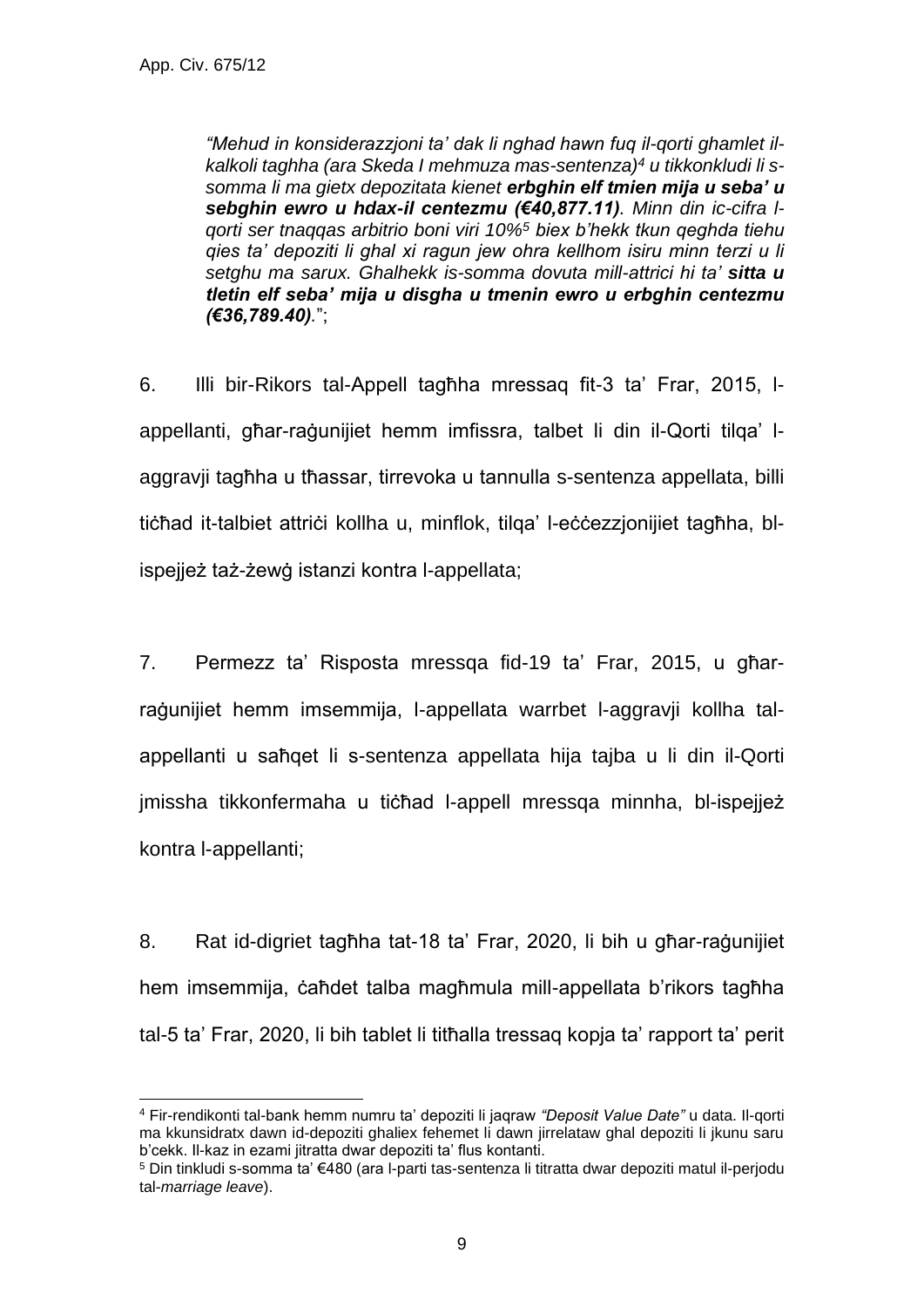komputista li kien tressaq fl-atti tal-Kumpilazzjoni quddiem il-Qorti tal-Maġistrati (Malta) bħala Qorti Istruttorja fil-konfront tal-appellanti;

9. Semgħet it-trattazzjoni tal-appell magħmula mid-difensuri talpartijiet waqt is-smigħ tat-18 ta' Frar, 2020, u kif ukoll id-dikjarazzjoni magħmula mill-avukati tal-partijiet waqt is-smigħ tas-6 ta' Lulju, 2020, li ma kellhomx sottomissjonijiet oħrajn x'iressqu lill-Qorti u li din il-Qorti kif rikomposta setgħet tgħaddi għall-għoti tas-sentenza;

10. Rat l-atti kollha tal-kawża;

11. Rat id-digriet tagħha li bih ħalliet l-appell għas-sentenza;

#### *Ikkonsidrat*

12. Illi din hija azzjoni ta' radd lura ta' ħaġa meħuda bla jedd. L-attriċi appellata talbet ir-radd lura ta' somma ta' flus li tirrappreżenta diskrepanzi bejn il-flus mill-bejgħ u dawk attwalment depożitati fil-kont bankarju talappellata. L-appellanti kienet taħdem f'ħanut immexxi mill-appellata u kienet, fost l-oħrajn, imqabbda biex tiddepożita d-dħul mill-bejgħ tal-jum mill-istess ħanut f'kont bankarju f'isem l-appellata. L-appellata xliet lillappellanti li, fuq medda ta' snin, żammet għandha xi flus mid-dħul bla ma poġġiethom fil-kont bankarju msemmi. L-ewwel Qorti, filwaqt li ċaħdet l-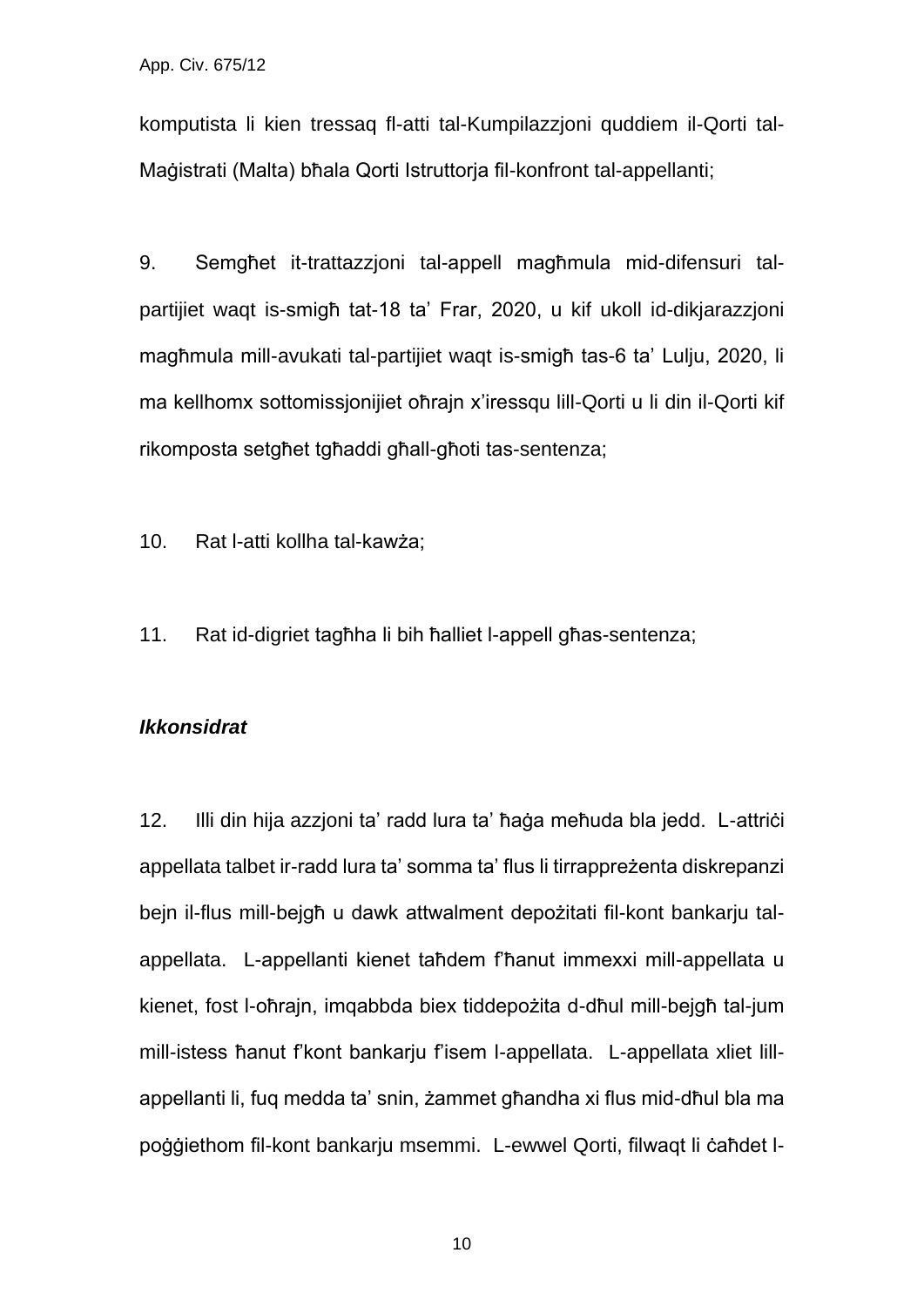eċċezzjonijiet imressqa mill-appellanti, laqgħet it-talbiet tal-appellata. Lappellanti ħassitha aggravata mis-sentenza appellata u ressqet dan lappell;

13. Illi l-aggravji tal-appellanti mis-sentenza appellata huma li (i) lewwel Qorti għamlet apprezzament ħażin tal-provi li wassluha biex ħaddmet il-liġi b'mod ħażin, billi qieset lill-appellanti bħala *manager* u mponiet fuqha obbligi fiduċjarji skont l-Artikolu 1124A tal-Kodiċi Čivili, meta dan ma kienx ir-rwol tagħha; (ii) l-appellata m'għandhiex interess ġuridiku tressaq din il-kawża billi ma kien hemm ebda kuntratt ta' impjieg bejn l-appellata u l-appellanti, għaliex l-appellanti kienet impjegata ma' ħaddieħor u mhux mal-appellata; u (iii) l-ewwel Qorti naqset għaliex, millprovi mressqa, ma kellhiex biżżejjed fuqhiex issib ħtija u kellha tiċħad ittalbiet attriċi; u (iv) l-ewwel Qorti naqset meta qieset d-dikjarazzjoni tal-1 ta' Ġunju, 2012, bħala obbligazzjoni li l-appellanti kellha twettaqha;

14. Illi **dwar l-ewwel aggravju**, l-appellanti tgħid li l-ewwel Qorti żbaljat meta qisitha bħala manaġer fl-impijeg li hija kellha fl-istabiliment talappellata, meta mill-provi jirriżulta li l-appellanti kienet impjegata bħallimpjegati l-oħra li kienu jaħdmu hemmhekk. Minħabba f'hekk, l-appellanti tilmenta li l-ewwel Qorti għabbietha b'obbligi onerużi, meta dan ma kellux ikun;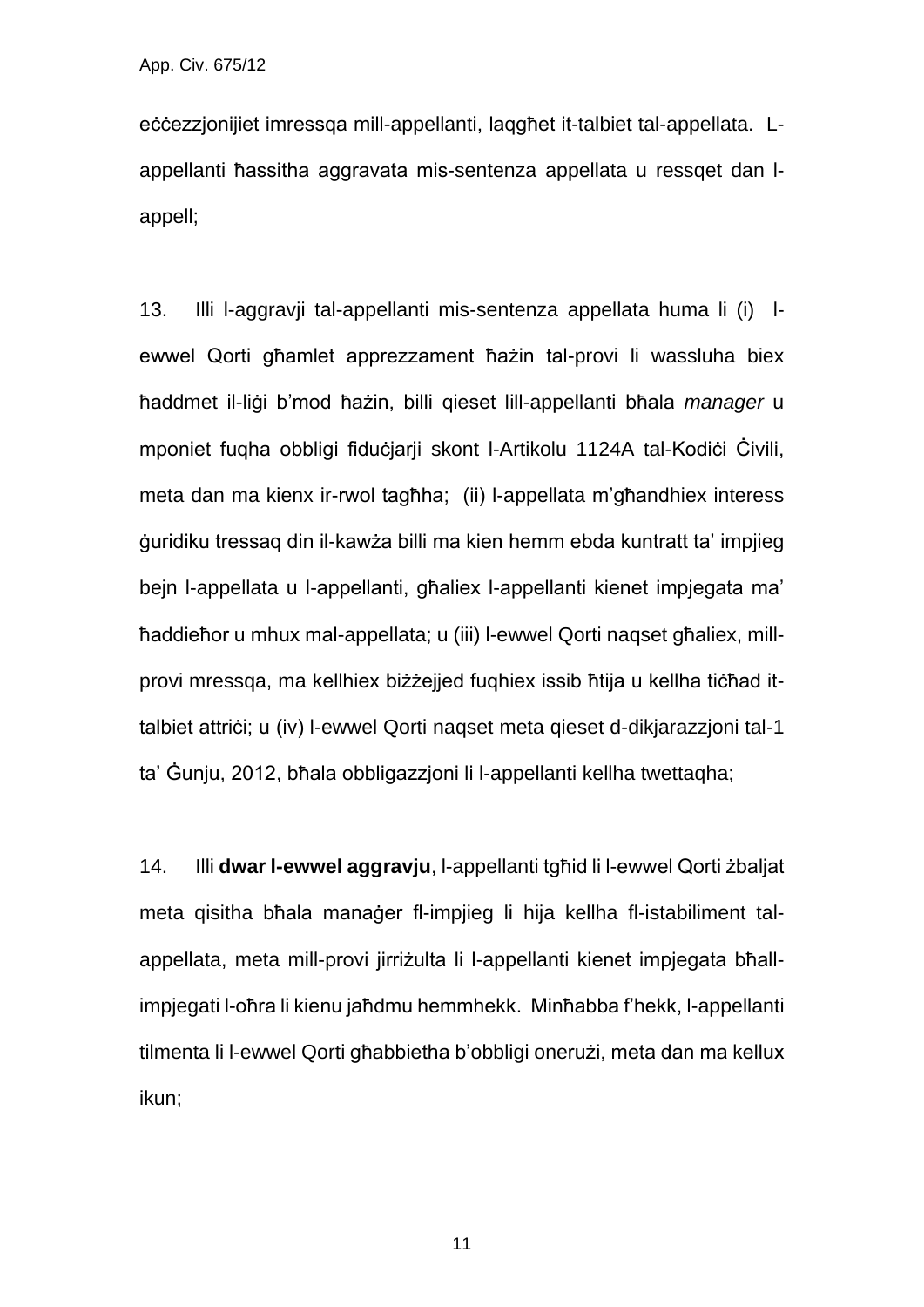15. Illi l-appellata twarrab bil-qawwa dan l-aggravju u ssejjaħlu fieragħ. Tgħid li l-ewwel Qorti għamlet apprezzament tajjeb tal-provi li wassluha biex tqis lill-appellanti bħala persuna li kienet tħaddan obbligazzjonijiet fiduċjarji. Tgħid ukoll li l-appellanti nnifisha stqarret matul is-smigħ talkawża li l-impjieg tagħha mall-appellata kien dak ta' manaġer fil-ħanut talappellata;

16. Illi ma hemmx dubju li l-biċċa ewlenija ta' dan l-ewwel aggravju huwa msejjes fuq il-kwistjoni tal-apprezzament tal-provi magħmul millewwel Qorti. Ingħad kemm-il darba li r-regola hi li din il-Qorti ma tiddisturbax l-apprezzament tal-fatti magħmul minn qorti tal-ewwel grad jekk mhux f'ċirkostanzi eċċezzjonali jew meta jkun intwera li dak lapprezzament ikun wieħed mhux raġonevoli jew mhux mibni fuq il-fatti proċesswali<sup>6</sup>. Madankollu, huwa minnu wkoll li din il-Qorti (diversament komposta) qalet li "*Il-Qorti tal-Appell għandha awtonomija sħiħa flapprezzament tal-fatti u għandha kull setgħa tinterpreta l-fatti mod ieħor minn kif tkun fehmithom qorti tal-ewwel grad. Huwa minnu illi fejn tidħol kredibilità ta' xhieda li l-ewwel qorti tkun semgħet viva voce qorti ta' reviżjoni ma hijiex sejra faċilment tiddisturba l-apprezzament li tkun għamlet l-ewwel qorti, u lanqas ma taqleb il-konklużjoni tal-ewwel qorti meta din tkun għażlet bejn żewġ possibiltajiet ta' interpretazzjoni ta' fatt li t-tnejn ikunu plawsibbli. Madankollu, il-Qorti tal-Appell għandha s-setgħa* 

<sup>6</sup> App. Ċiv. **26.1.2018** fil-kawża fl-ismijiet *Josephine Aġius vs Piju Theuma*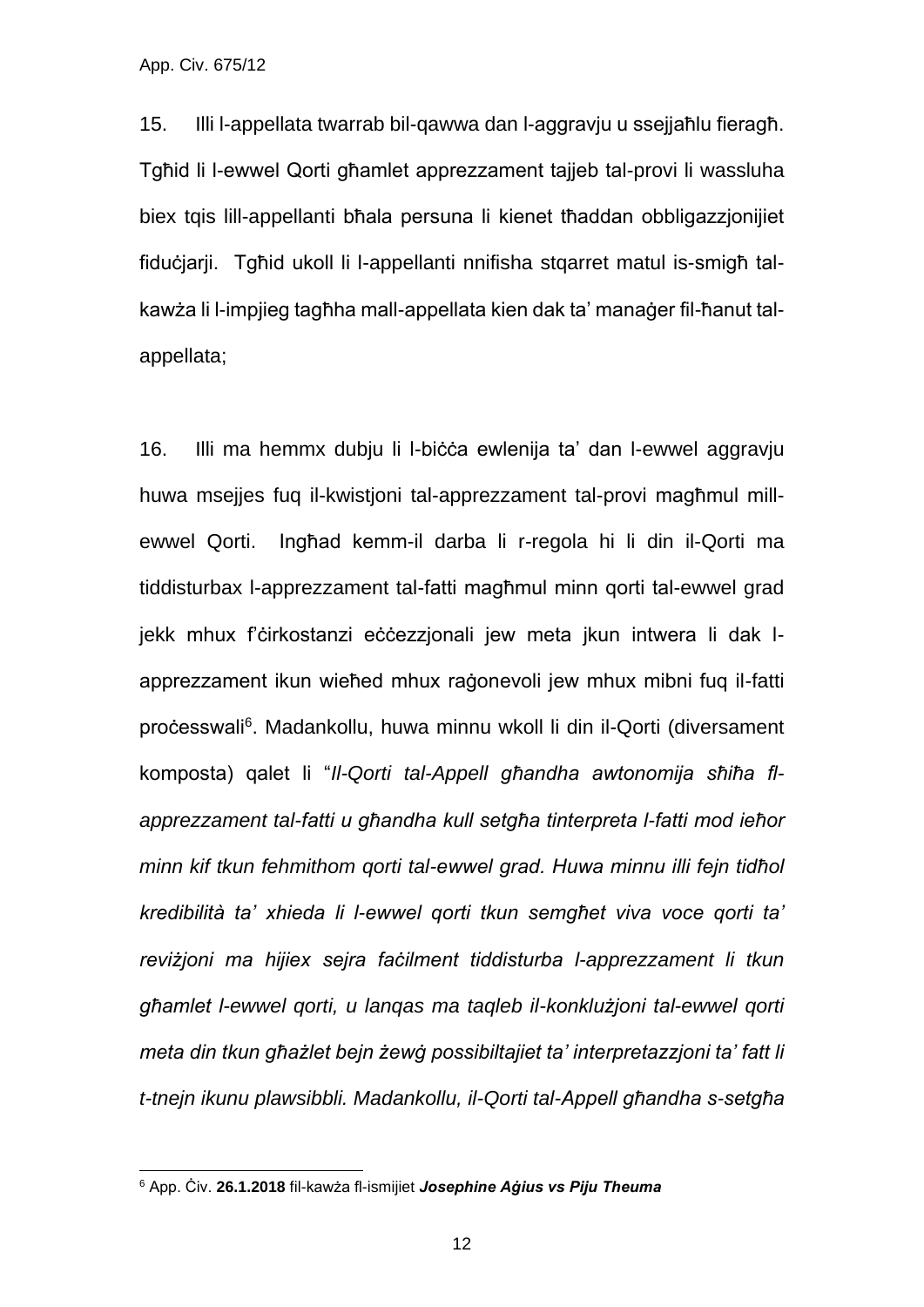*tikkorreġi kull apprezzament ta' fatt li jidhrilha li jkun żbaljat irrispettivament mill-gravità tal-iżball. Iżżid tgħid, anzi, li, aktar u aktar f'sistema bħal tagħna fejn jeżisti grad wieħed biss ta' appell, il-Qorti tal-Appell tkun qegħda tonqos mid-dmir tagħha jekk tabdika mirresponsabilità tagħha li tagħmel apprezzament awtonomu tal-fatt*i"<sup>7</sup> ;

17. Illi l-Qorti rat ix-xhieda mogħtija mill-appellanti quddiem l-ewwel Qorti<sup>8</sup> magħdud il-kontro-eżami li sarilha mill-avukat tal-appellata<sup>9</sup>, fejn hija tistqarr li l-impjieg tagħha mal-appellata kien bħala manager ġolistabbiliment tal-appellata<sup>10</sup>. Fil-qafas tad-dikjarazzjoni li hija ffirmat f'Ġunju, 2012<sup>11</sup>, l-appellanti tgħid li kienet lesta li terfa' r-responsabbilità li din il-kariga kienet iġġib magħha;

18. Illi mill-istqarrijiet infushom tal-appellanti, din il-Qorti tasal għallfehma li l-eżerċizzju ta' apprezzament tal-provi mwettaq mill-ewwel Qorti u li wassalha biex tqis lill-istess appellanti bħala persuna b'obbligi fiduċjarji ma juri l-ebda nuqqas jew irraġonevolezza. Kien ġudizzju msejjes fuq il-provi, u xejn anqas l-istqarrija tal-appellanti nnifisha fuq ilpedana tax-xhieda, li juru li l-appellanti, fil-kariga li kienet impjegata biha, kienet taf sewwa x'kien mistenni minnha bħala manaġer tal-istabbiliment;

<sup>7</sup> App. Ċiv. **14.12.2018** fil-kawża fl-ismijiet *Dott. Antoinette Cutajar vs L-Onor. Dr. Joseph Muscat – Prim Ministru et* 

<sup>8</sup> Ara paġ. 737 tal-proċess

<sup>&</sup>lt;sup>9</sup> Ara paġ. 1079 tal-process

<sup>10</sup> Affidavit tagħha f'paġ. 680 tal-proċess

<sup>&</sup>lt;sup>11</sup> Dok. "B" f'paġ. 7 tal-process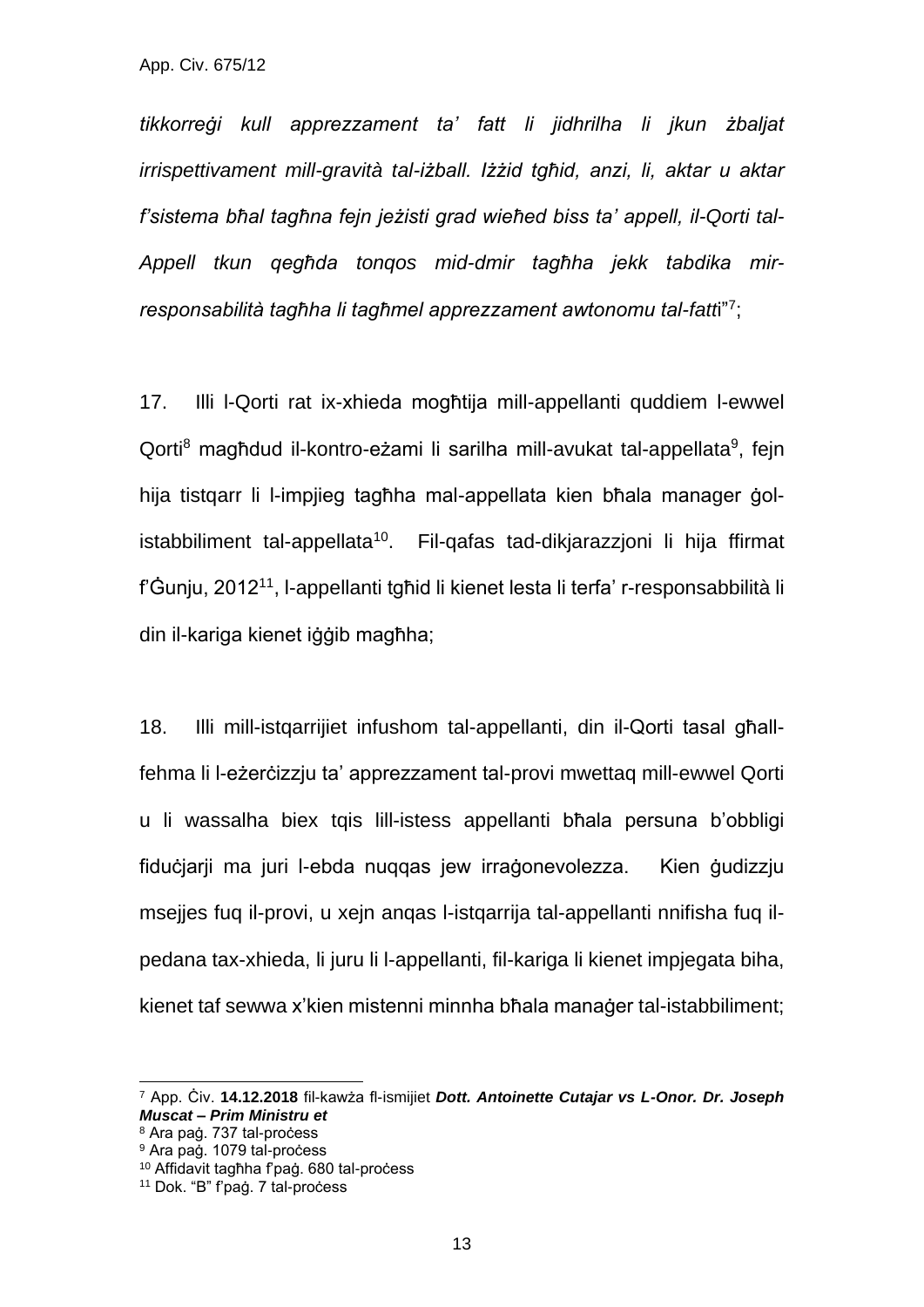19. Illi l-Qorti tqis li, lil hinn mis-sura ta' azzjoni ta' radd lura ta' indebitu li biha l-appellata ressqet din il-kawża, l-obbligazzjonijiet fiduċjarji jitnisslu fost oħrajn mill-assunzjoni ta' kariga, u allura kienu jaqgħu fuq l-appellanti dmirijiet li l-istess ligi tippreskrivi<sup>12</sup>, fosthom u mhux l-angas dak li twettag dmirijietha bl-akbar *bona fide* u li teżerċita l-għaqal ta' missier tajjeb talfamilja. Din ir-rabta fiduċjarja tnisslet bil-fatt innifsu tar-responsabbiltajiet li l-appellanti ħadet fuqha fuq medda ta' snin<sup>13</sup>. Dan jgħodd ukoll jekk dik il-persuna tkun f'impjieg f'kariga manigerjali<sup>14</sup>;

20. Illi l-effett ta' xi nuqqas fit-twettieq ta' xi dmir bħal dak iwassal lillpersuna li tkun marbuta b'rabta fiduċjarja bħal dik li tagħmel tajjeb lillpersuna li tkun hekk fdatha, u dan bla ħsara għal kull rimedju ieħor skont il-liġi15. B'żieda ma' dan irid jingħad li, fiċ-ċirkostanzi partikolari tal-każ, lappellanti kienet intrabtet li d-dħul tal-jum mill-ħanut kellha tiddepożitah f'kont bankarju personali tal-appellata. Għalhekk, din ir-rabta kienet intlaqgħet mill-appellanti kemm bis-saħħa tal-kuntratt tal-impjieg tagħha u kif ukoll fir-rigward tal-appellata personalment;

<sup>12</sup> Art. 1124A(4) tal-Kap 16

<sup>13</sup> Ara App. Ċiv. **28.3.2014** fil-kawża fl-ismijiet *Mario Lapira vs Alexander Friġġieri pro et noe* dwar il-qafas ta' att fiduċjarju kif maħsub fl-art. 1124A tal-Kap 16 <sup>14</sup> App. Ċiv. **28.2.2014** fil-kawża fl-ismijiet *Anthony Caruana & Sons Ltd. vs Christopher* 

*Caruana*

<sup>15</sup> Art. 1124A(5) tal-Kap 16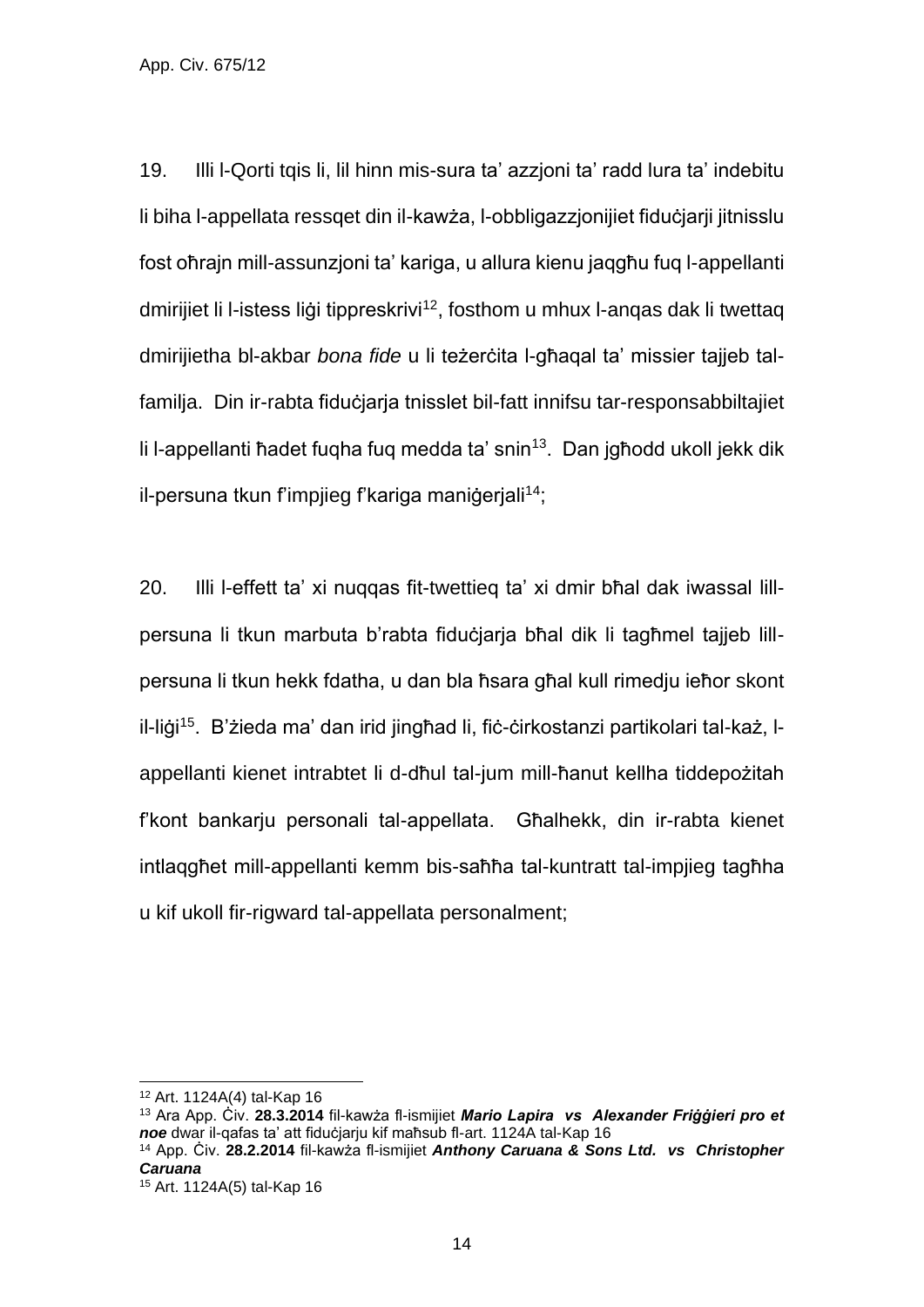21. Illi għalhekk din il-Qorti m'għandha xejn xi tmaqdar flapprezzament imwettaq mill-ewwel Qorti, kemm dwar il-fatti li joħorġu mill-atti u wkoll fit-tħaddim tal-liġi li tgħodd għall-każ u tqis li dan l-ewwel aggravju tal-appellanti mhux mistħoqq u għalhekk mhux se jintlaqa';

22. Illi bit-**tieni aggravju**, l-appellanti tattakka l-azzjoni attriċi u tgħid li din messha qatt ma tressqet billi bejnha u l-appellata ma kien hemm ebda kuntratt ta' impjieg, ladarba hija kienet impjegata ma' Frank Travel Retail Limited jew Lawrence Abela. Tgħid għaldaqstant li jonqos fl-appellata linteress ġuridiku meħtieġ biex tressaq din l-azzjoni;

23. Illi l-appellata tilqa' għal dan l-aggravju u tgħid li filwaqt li Lawrence Abela huwa żewġha, dan l-aggravju ma jistax jitqajjem f'dan l-istadju talproċeduri. Minbarra f'hekk, iżżid tgħid li l-appellanti taqa' f'kontradizzjoni minħabba waqt li, f'nifs, tgħid li jonqos l-interess fl-appellata, f'nifs ieħor tgħid li kienet l-appellata li temmitilha l-impjieg tagħha;

24. Illi l-Qorti tibda biex tgħid li l-eċċezzjoni tan-nuqqas ta' interess ta' parti f'kawża hija waħda ta' ordni pubbliku u tista' titqajjem f'kull stadju talkawża, u jista' jkun ukoll mill-Qorti minn rajha<sup>16</sup>. Madankollu, l-liġi tirregola kif tista' titqajjem eċċezzjoni bħal din, ukoll jekk din tkun waħda

<sup>16</sup> P.A. PS **28.1.2004** fil-kawża fl-ismijiet *Kevin Chircop vs Joseph Chircop* u App. Inf. PS **19.5.2004** fil-kawża fl-ismijiet *Veronique Amato Gauċi et vs Marco Żammit et*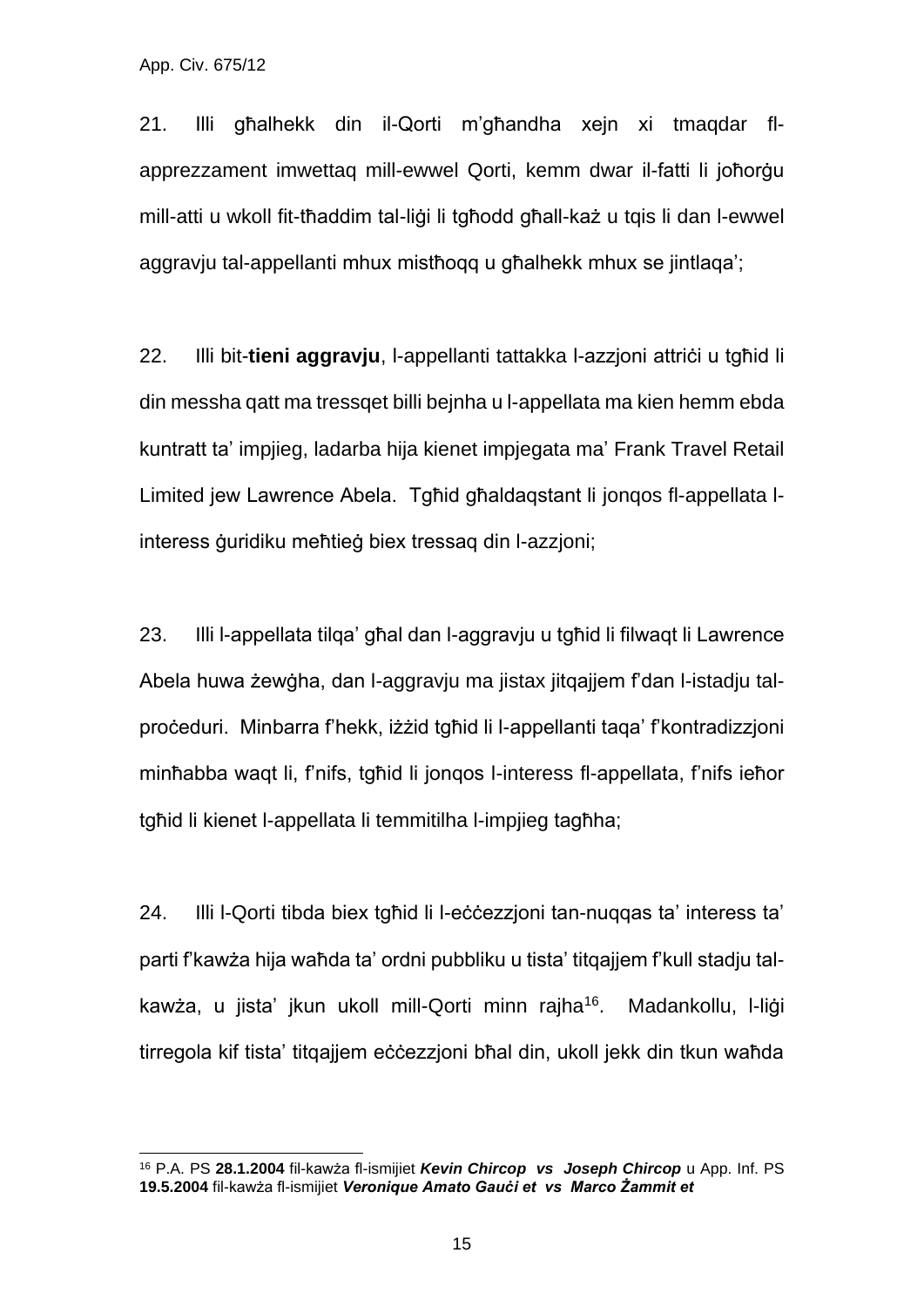perentorja<sup>17</sup>. Sa ma qegħda tingħata din is-sentenza, l-appellanti ma ressqet qatt eċċezzjoni formali dwar in-nuqqas ta' interess ġuridiku flappellata u lanqas tablet li titħalla tressaq tali eċċezzjoni. Huwa minnu wkoll li l-appellanti ma qajmitx il-kwistjoni quddiem l-ewwel Qorti u għalhekk din il-Qorti ma tistax tifhem kif issa qegħda tressaq in-nuqqas ta' interess ġuridiku fl-appellata bħala aggravju minn sentenza li din ilkwistjoni ma ntalbet tqisha fl-ebda waqt. Għalhekk, filwaqt li tagħmel tagħha referenza għas-sentenzi msemmija mill-appellata fir-Risposta tagħha tal-appell<sup>18</sup>, issib li t-tqanqil ta' din il-kwistjoni huwa irritwali<sup>19</sup>;

25. Illi, minbarra dan, il-Qorti ma ssibx li l-appellanti tgħid sewwa li jonqos l-interess ġuridiku fl-appellata biex tressaq il-kawża tal-lum. Kif inghad gabel f'din is-sentenza<sup>20</sup>, ir-rabta fiduċjarja li assumiet l-appellanti ma kinitx limitata bir-rabtiet kuntrattwali tal-impjieg tagħha, iżda wkoll b'dik personali lejn l-appellata minħabba li kienet din il-benefiċjarja effettiva tal-kont bankarju li fih kellhom isiru d-depożiti tal-flus mid-dħul tan-negozju tal-ħanut. Din iċ-ċirkostanza turi li l-interess ġuridiku talappellata huwa kemm dirett, personali u kif ukoll attwali;

<sup>17</sup> Art. 732(1) tal-Kap 12

 $18$  Paġġ. 1136 sa 1137 tal-process

<sup>19</sup> App. Inf. PS **25.2.2004** fil-kawża fl-ismijiet *Fogg Insurance Agencies Ltd noe et vs Raymond Azzopardi*

<sup>20</sup> § 20 *supra*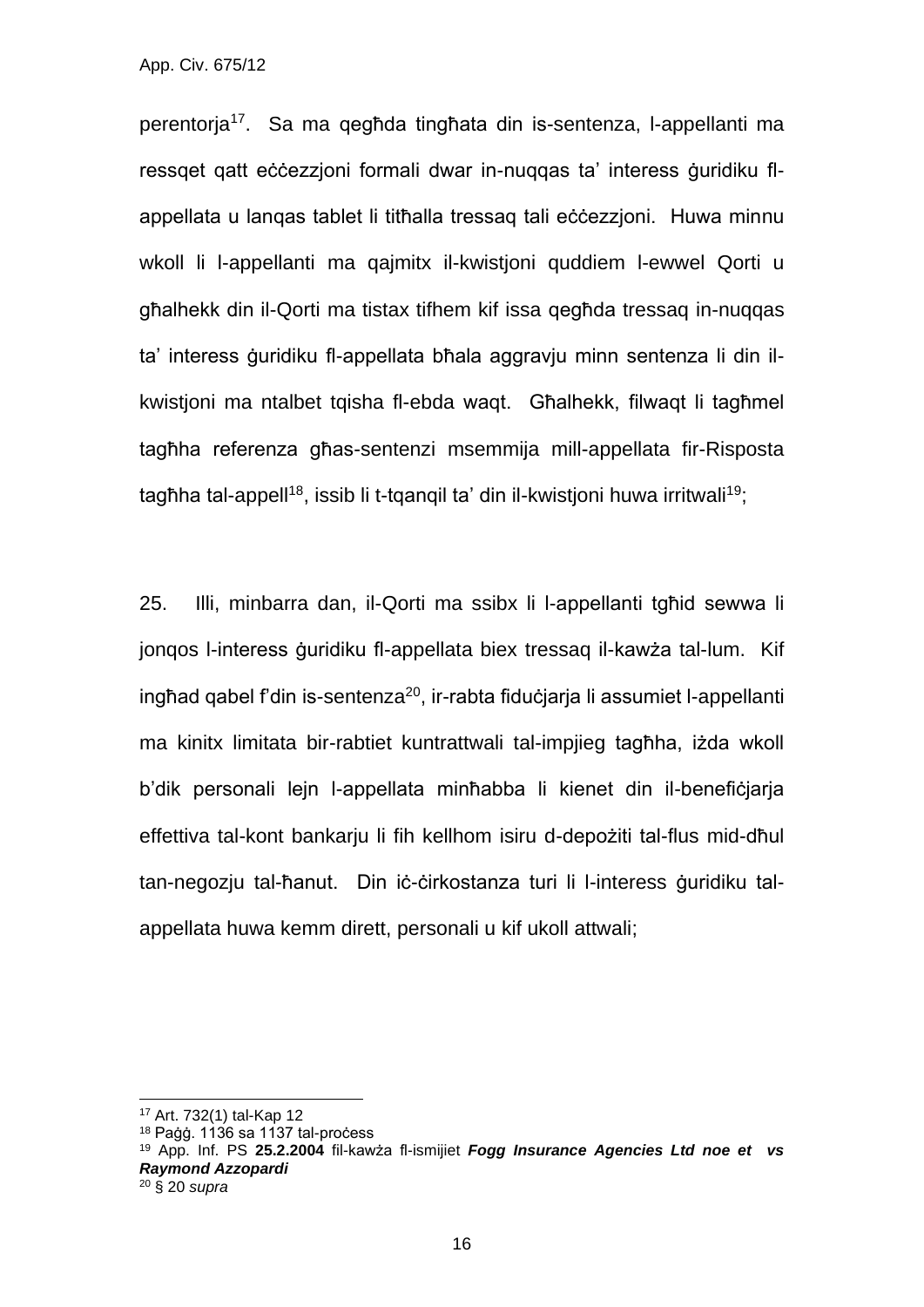26. Illi għalhekk il-Qorti qegħda twarrab dan l-aggravju bħala mhux mistħoqq;

27. Illi t-**tielet aggravju** jolqot il-mertu tal-kawża li l-Qorti għandha quddiemha. L-appellanti, għal darb'oħra, taħt dan l-aggravju tattakka ddiskrezzjoni li wettqet l-ewwel Qorti dwar l-apprezzament tal-provi li kellha quddiemha u tgħid li, fil-fehma tagħha, kellhom iwassluha biex tiċħad ittalbiet attrici għaliex ma tressgetx il-prova fug l-ammont mitlub. Tgħid li d-depożiti tal-flus fil-bank mill-bejgħ ta' kuljum kienu jsiru minn aktar minn persuna waħda, u mhux biss minnha, u tixħet il-ħtija ta' dak li ġara fuq lappellata li naqset li tivverifika l-kotba tagħha f'waqthom u qajmet ilkwistjoni biss żmien wara li kienet temmitilha l-impjieg;

28. Illi l-appellata tgħid li dan l-aggravju ma huwa xejn għajr stedina lil din il-Qorti biex tibdel id-diskrezzjoni tagħha minflok dik eżerċitata millewwel Qorti. Tiġbed l-attenzjoni ta' din il-Qorti għat-tieni talba attriċi li kienet tirrigwarda flejjes li ma ġewx depożitati fil-kont bankarju tagħha meta kienu taħt il-kontroll tal-appellanti, u għall-verżjoni tal-fatti f'dan irrigward kif ippreżentati mill-appellata u d-dokumenti varji u dettaljati li lewwel Qorti kellha quddiemha u stħarrġet b'reqqa;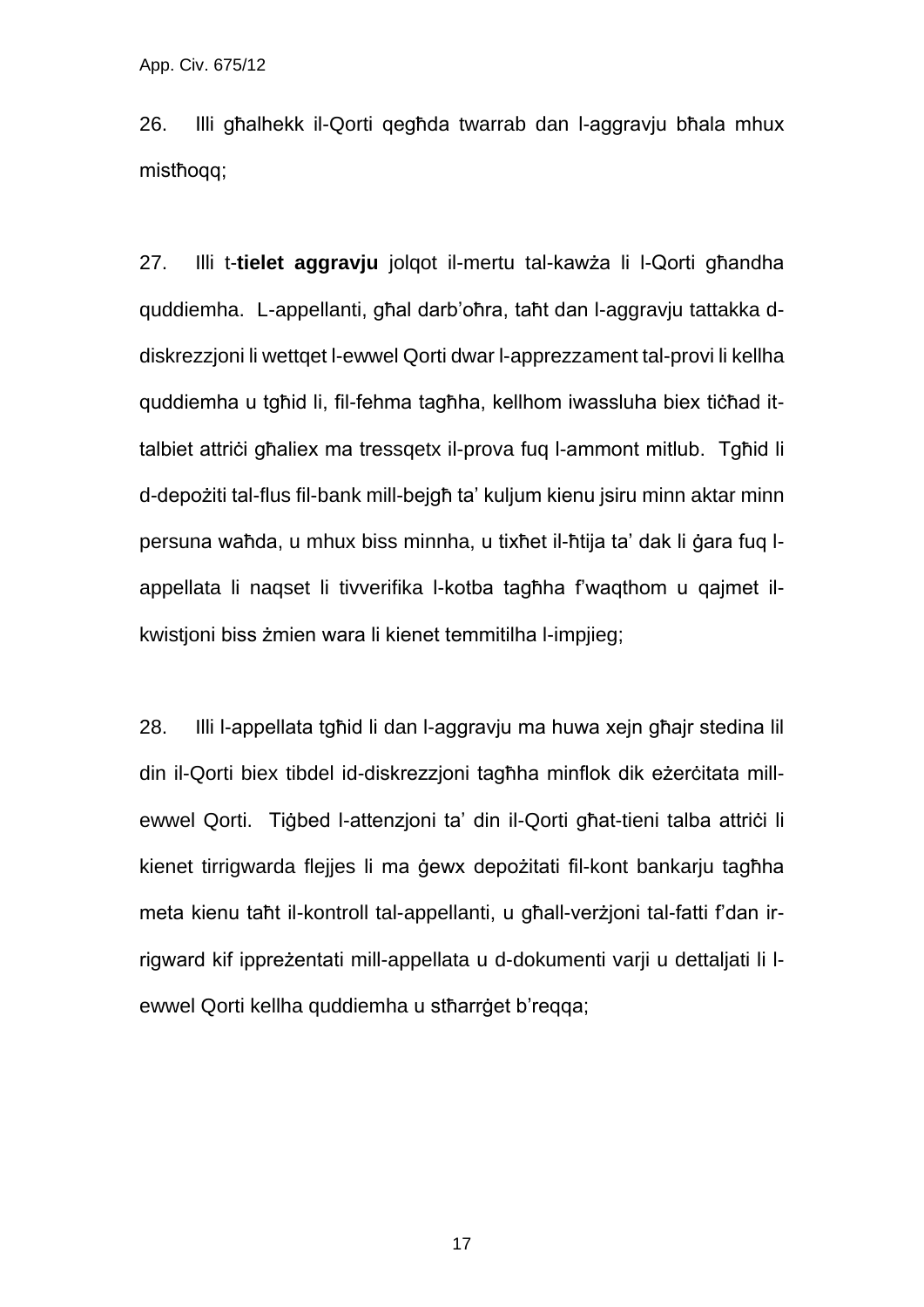29. Illi l-Qorti ttenni dak li ngħad aktar qabel fir-rigward tal-ewwel aggravju<sup>21</sup> u ssib li jgħodd għal dan l-aggravju wkoll. Iżżid tgħid li fid-dawl tad-dikjarazzjoni tal-1 ta' Ġunju, 2012, iffirmata mill-appellanti nnifisha, din il-Qorti ma tarax kif l-appellanti tista' tistenna li l-ewwel Qorti ma kellha ssibha debitrici tal-appellata fl-ebda ammont. Din il-Qorti ssib ukoll li ma tistax toqgħod fuq l-argument tal-appellanti dwar x'seta' sar mill-flus taddħul u minn fejn kellhom jitħallsu l-ispejjeż marbuta mat-tmexxija talħanut, ladarba hija qatt ma ressqet prova li turi li kienet intrabtet jew tqabbdet mill-appellata biex tħallas fi flus kontanti għas-servizzi ta' dawl, ilma u servizzi oħrajn li tirreferi għalihom;

30. Illi qari tas-sentenza appellata jixhed li l-ewwel Qorti qieset aktar milli sewwa l-provi li nġabu quddiemha. Is-sentenza appellata turi eżami mirqum tal-aspetti fattwali rilevanti kollha u dan joħroġ mill-eżerċizzju mhux qasir ta' tqabbil tal-provi mressqa minn kull parti u mhux min-naħa waħda biss. Tqis li l-ammont li waslet għalih l-ewwel Qorti bħala dovut mill-appellanta huwa bbażat fuq osservazzjonijiet tajba li jistħoqqilhom jiġu milqugħa. Tqis li l-Iskeda li l-ewwel Qorti hemżet mas-sentenza appellata tixhed li hija fliet b'reqqa t-tagħrif dokumentali li tressaq quddiemha u tat widen lill-argumenti li kull parti dehrilha li kellha tressaq. Minbarra dan, l-ewwel Qorti tat raġunijiet kongruwi u raġonevoli talapprezzament tal-provi magħżulin minnha;

<sup>21</sup> §§ 16 – 7 *supra*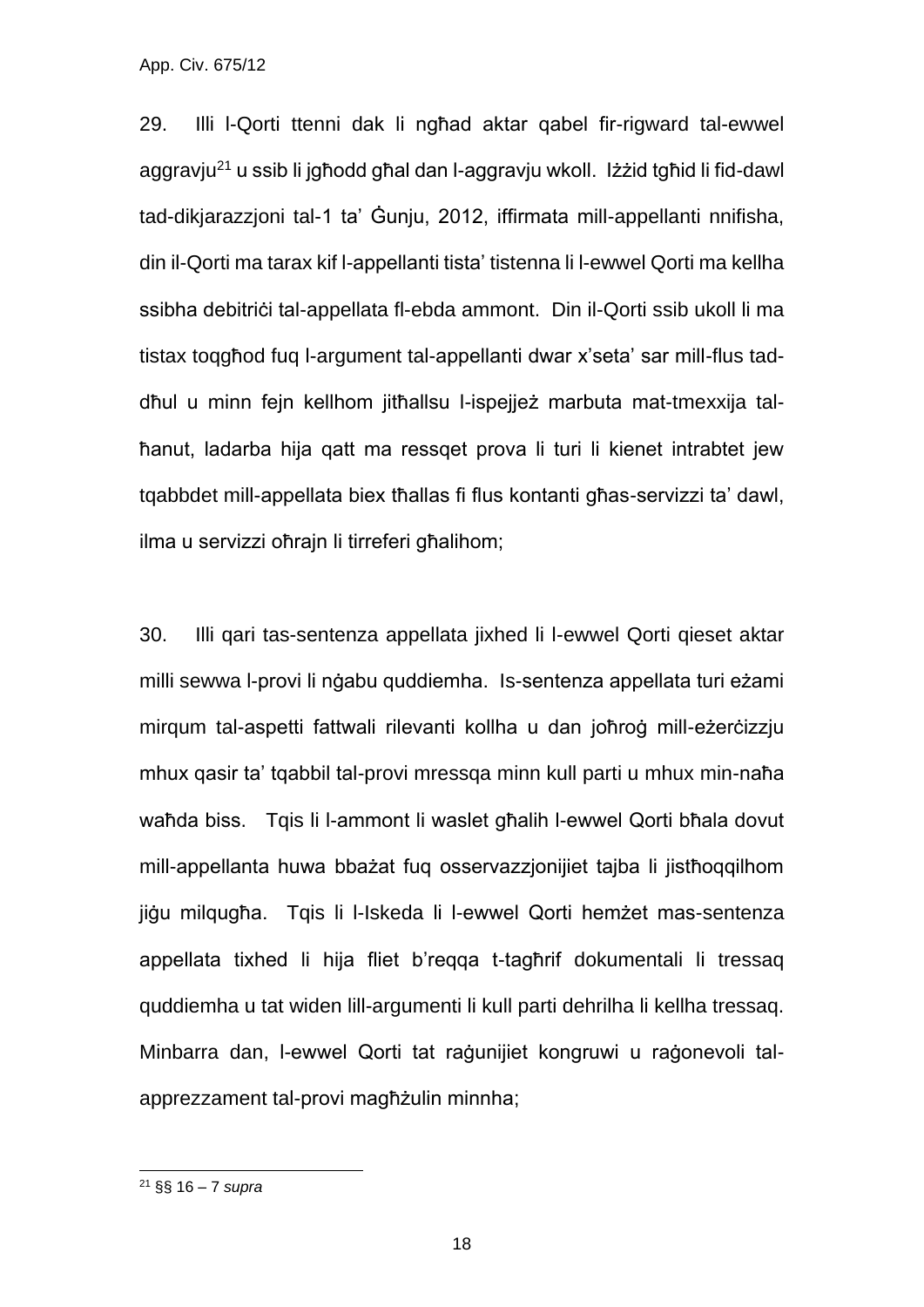31. Illi dan iwassal lill-Qorti biex tiċħad ukoll dan l-aggravju bħala mhux mistħoqq;

32. Illi b'riferenza għar**-raba' aggravju**, l-appellanti tilmenta li l-ewwel Qorti naqset li tħaddem sewwa l-prinċipji legali marbuta mal-istqarrija magħmula fil-kitba tal-1 ta' Ġunju, 2012, meta qieset l-istess stqarrija bħala obbligazzjoni li hija assumiet fil-konfront tal-appellata u li trid titwettaq minnha. Hija tgħid li dik il-kitba kellha titfisser fid-dawl taċċirkostanzi fattwali li rriżultaw u li kienu magħrufa dak iż-żmien u li wassluha biex tiffirmaha. B'mod partikolari, l-appellanti tisħaq li lanqas f'dik il-kitba ma qatt stqarret li l-flus misjuba nieqsa kienet ħadithom hi, u li, fiż-żmien li saret il-kitba, "ċ-ċifra reklamata mill-attriċi ma kienetx teċċedi l-elfejn u seba' mitt euro (€ 2,700)". Hija tgħid li t-tifsira li l-ewwel Qorti tat lil dik il-kitba ġabitha li daħlet responsabbli wkoll għal nuqqasijiet f'depożiti li setgħu saru minn ħaddieħor;

33. Illi l-appellata twarrab dan l-aggravju u tgħid li huwa fieragħ għaliex ladarba persuna tassumi responsabbilità għal ħaġa li tkun wettqet b'mod volontarju u mhux għax ġiet imġiegħla, isegwi li għandha twettaqha. Tibbaża l-argument tagħha wkoll fuq il-prinċipju legali *pacta sunt servanda*;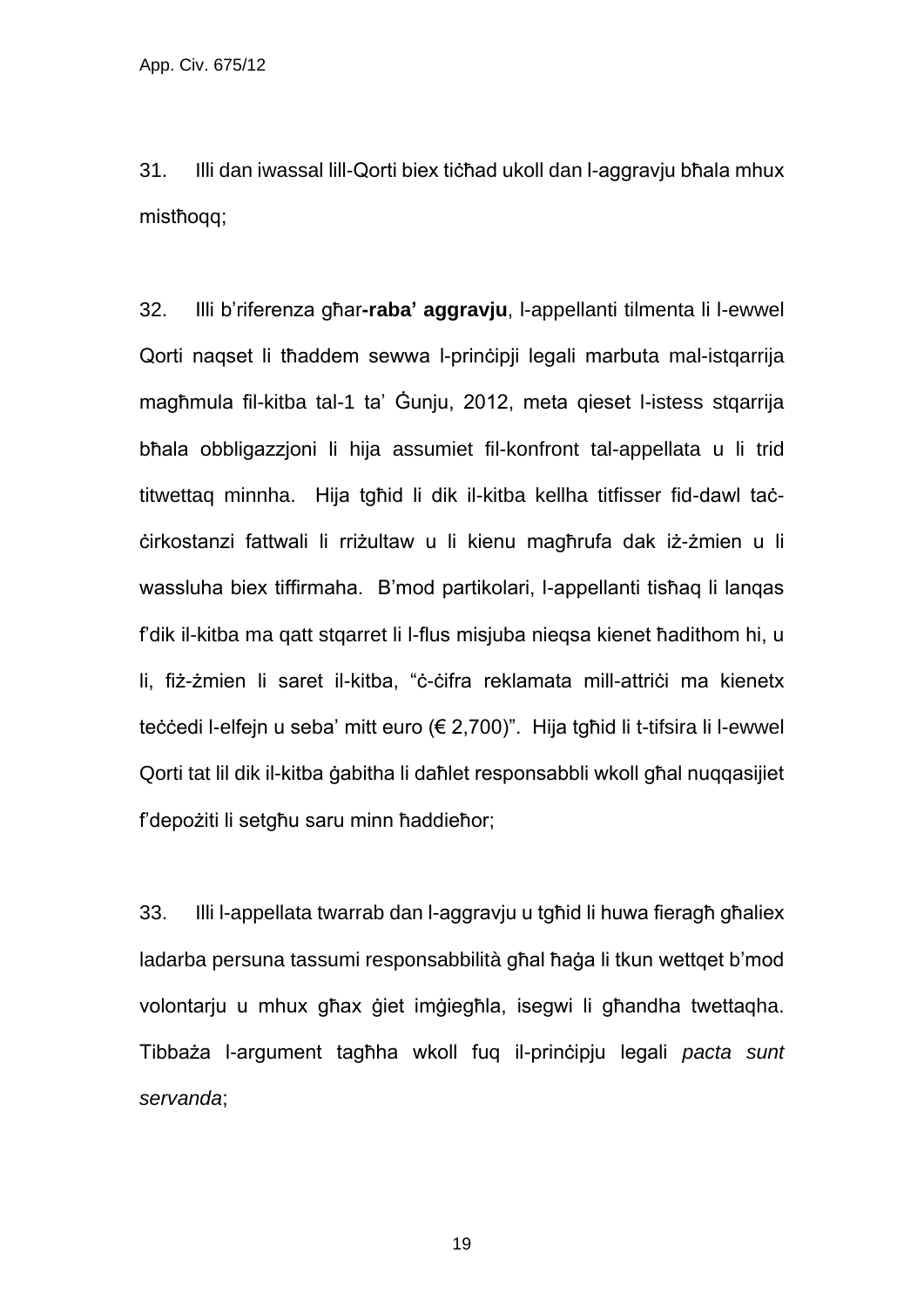34. Illi l-Qorti ssib li dan l-aggravju mhux mistħoqq. Minn qari tassentenza appellata, joħroġ ċar li l-ewwel Qorti tat piż għall-istqarrija li lappellanta ffirmat fl-1 ta' Ġunju, 2012, u qieset li hija daħlet għallobbligazzjoni li tagħmel tajjeb għall-flejjes li minnhom kienet responsabbli liberalment, mingħajr ma ġiet imġiegħla u minkejja li ġie suġġerit lilha biex tieħu parir legali qabel ma tiffirmaha;

35. Illi bħala manaġer, l-ewwel Qorti qieset li l-appellanti kellha lobbligu li tassigura li l-qligħ jiġi depożitat fil-kont bankarju tal-appellata. L-ewwel Qorti qieset ukoll li, tul is-smigħ tal-kawża, l-appellanti ma kinetx f'qagħda li tagħti raġunijiet għaliex il-flejjes ma ġewx depożitati kollha flimsemmi kont. Minkejja dan, l-ewwel Qorti ma qisetx li l-appellanti kellha twieġeb għall-ammont li dwarhom l-appellata naqset li tagħti spjegazzjoni tajba jew li dawk il-pretensjonijiet li ma dehrux mistħoqqa;

36. Illi l-Qorti tqis li l-mottivi msemmija mill-ewwel Qorti huma kollha minnhom. Ma' dan iżżid li l-appellanti donnha tipprova tiġġustifika ddiskrepanza fl-ammont li ġie depożitat minħabba l-fatt li hi ma kinetx tiftaħ l-envelope tal-flus qabel ma tiddepożitahom22. Donnha tagħti x'tifhem li flenvelopes, li kienu jimtlew ta' kuljum mill-istaff tal-istabbiliment, seta' ma kienx ikun fihom l-ammont sħiħ ta' dak li kellu jiġi depożitati. Il-Qorti tqis illi wkoll kieku dan huwa minnu, ir-responsabbiltià aħħarija għad-depożiti

<sup>22</sup> Ara paġġ. 679 u 733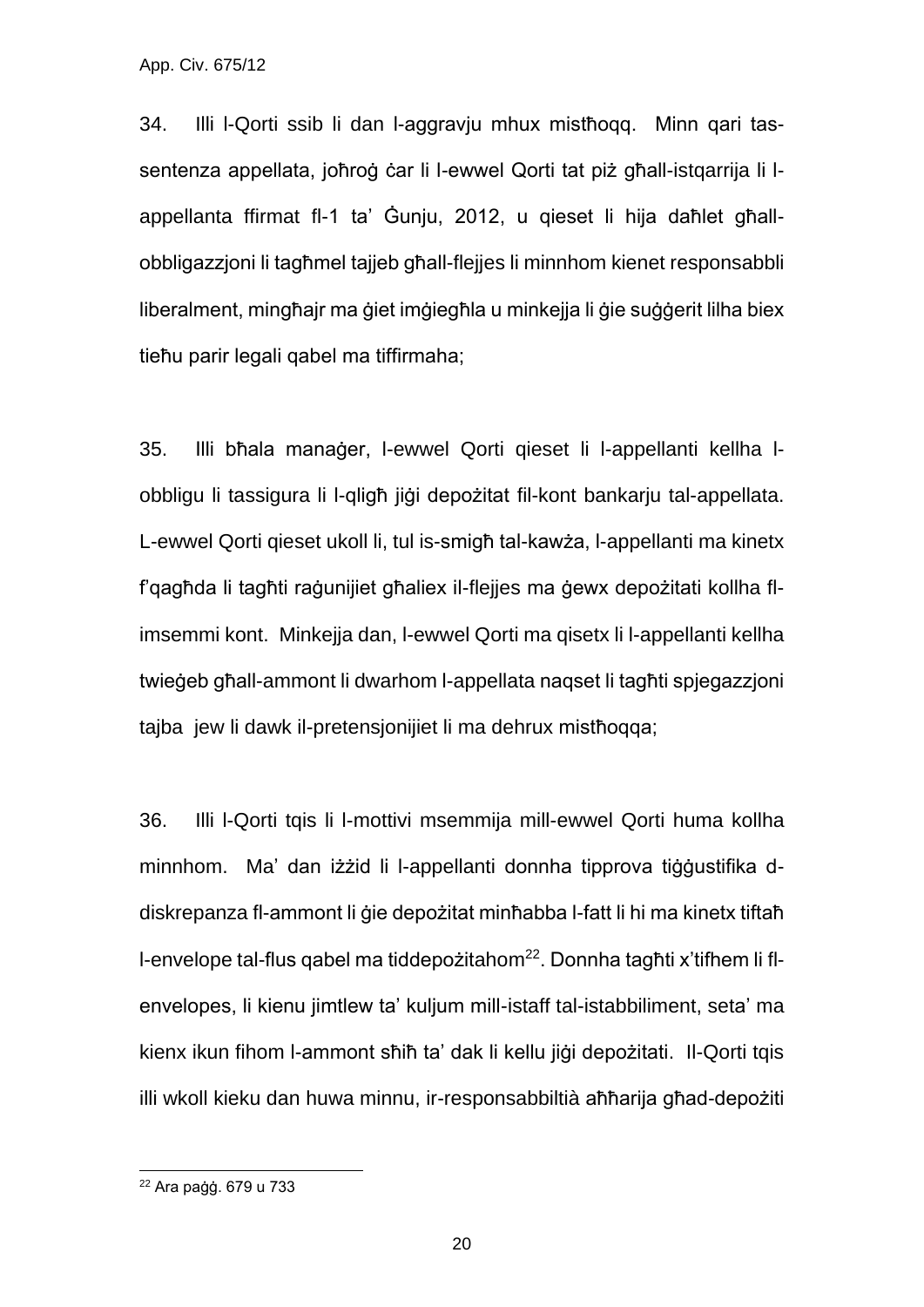tal-flejjes fil-kont tal-appellata mid-dħul tal-bejgħ ta' kuljum kienet responsabbilità li l-appellanti ma tistax taħrab minnha;

37. Illi dwar il-kitba, din il-Qorti għandha l-istess fehma li fissret l-ewwel Qorti. Il-kliem li l-appellanti għażlet li tiffirma għalih kien ċar u dik il-kitba ħalqet rabta li hija trodd lura kull ma jirriżulta li kien nieqes mid-depożiti li messhom saru minnha. Ma jiswa xejn li l-appellanti tipprova tbenġel leffetti tal-kitba wara li ffirmatha, meta ngħatatilha kull opportunità biex tqisha sewwa qabel tqiegħed il-firma tagħha u li saħansitra turiha lil min seta' taha parir qabel tiffirmaha. Għaldaqstant dan l-aggravju sejjer jiġi miċħud ukoll;

38. Illi għalhekk, l-aggravji kollha tal-appellanti mis-sentenza appellata ma jirriżultawx li huma mistħoqqa u mhux sejrin jintlaqgħu;

#### **Decide**

39. Għal dawn ir-raġunijiet il-Qorti qegħda taqta' u tiddeċiedi l-appell billi:

**Tiċħad l-appell** u tikkonferma għal kollox is-sentenza appellata tas-16 ta' Jannar, 2015, fil-kawża fl-ismijiet premessi, bl-**ispejjeż** tal-appell jitħallsu